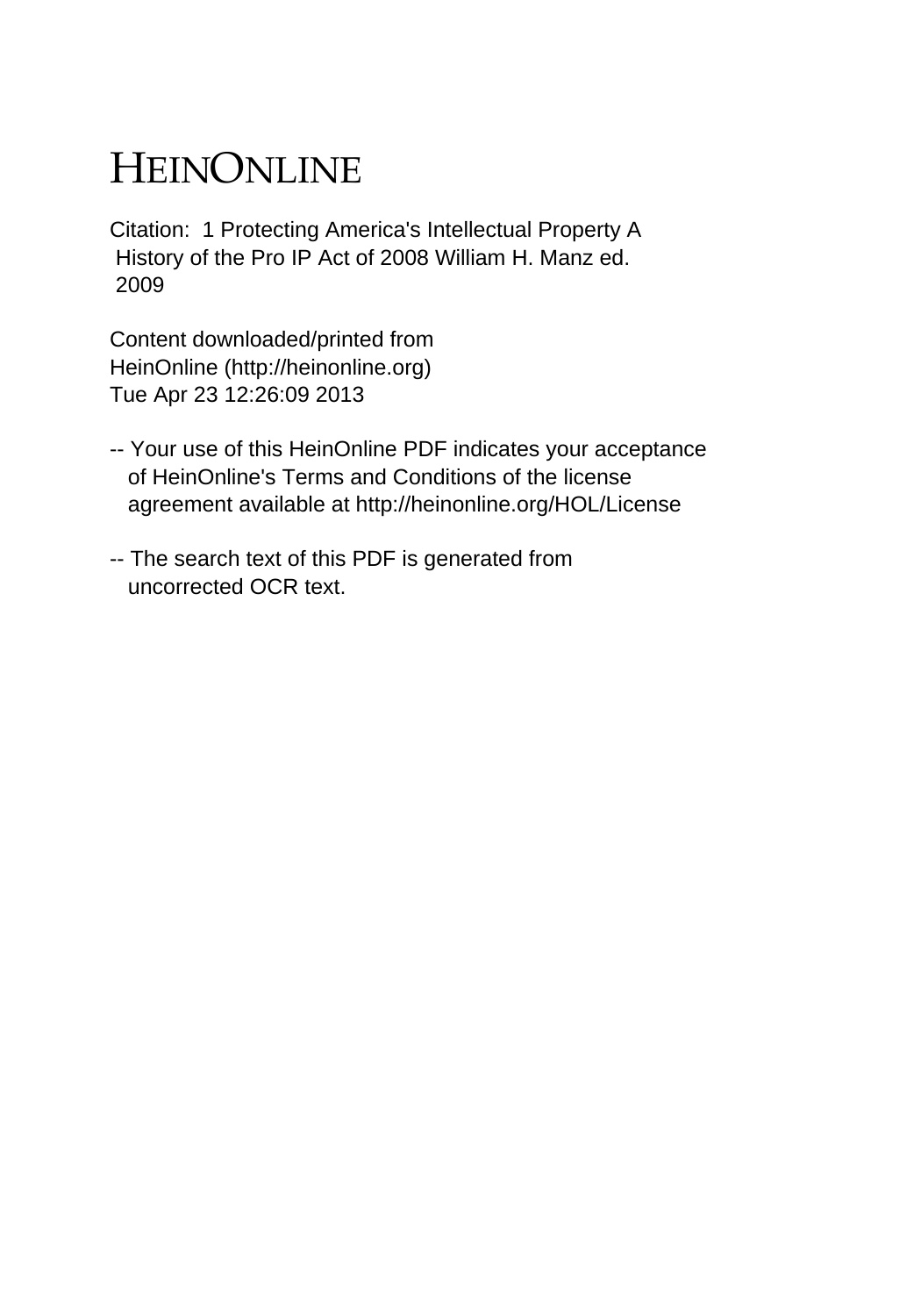110TH **CONGRESS** 1ST SESSION



To safeguard the economic health of the United States and the health and safety of United States citizens by improving the management, coordina**tion,** and effectiveness of domestic and international intellectual property rights enforcement, and for other purposes.

#### IN THE SENATE OF THE UNITED STATES

FEBRUARY 7, 2007

Mr. BAYH (for himself and Mr. VOINOVICFI) introduced the following bill; which was read twice and referred to the Committee on the Judiciary

# **A BILL**

- To safeguard the economic health of the United States and the health and safety of United States citizens by improving the management, coordination, and effectiveness of domestic and international intellectual property rights enforcement, and for other purposes.
	- *1 Be it enacted by the Senate and House of Representa-*
	- *2 tires of the United States of America in Congress assembled,*

#### **3 SECTION 1. SHORT TITLE.**

- 4 This Act may be cited as the "Intellectual Property
- *5* Rights Enforcement Act".

### **6 SEC. 2. FINDINGS.**

7 The Congress makes the following findings: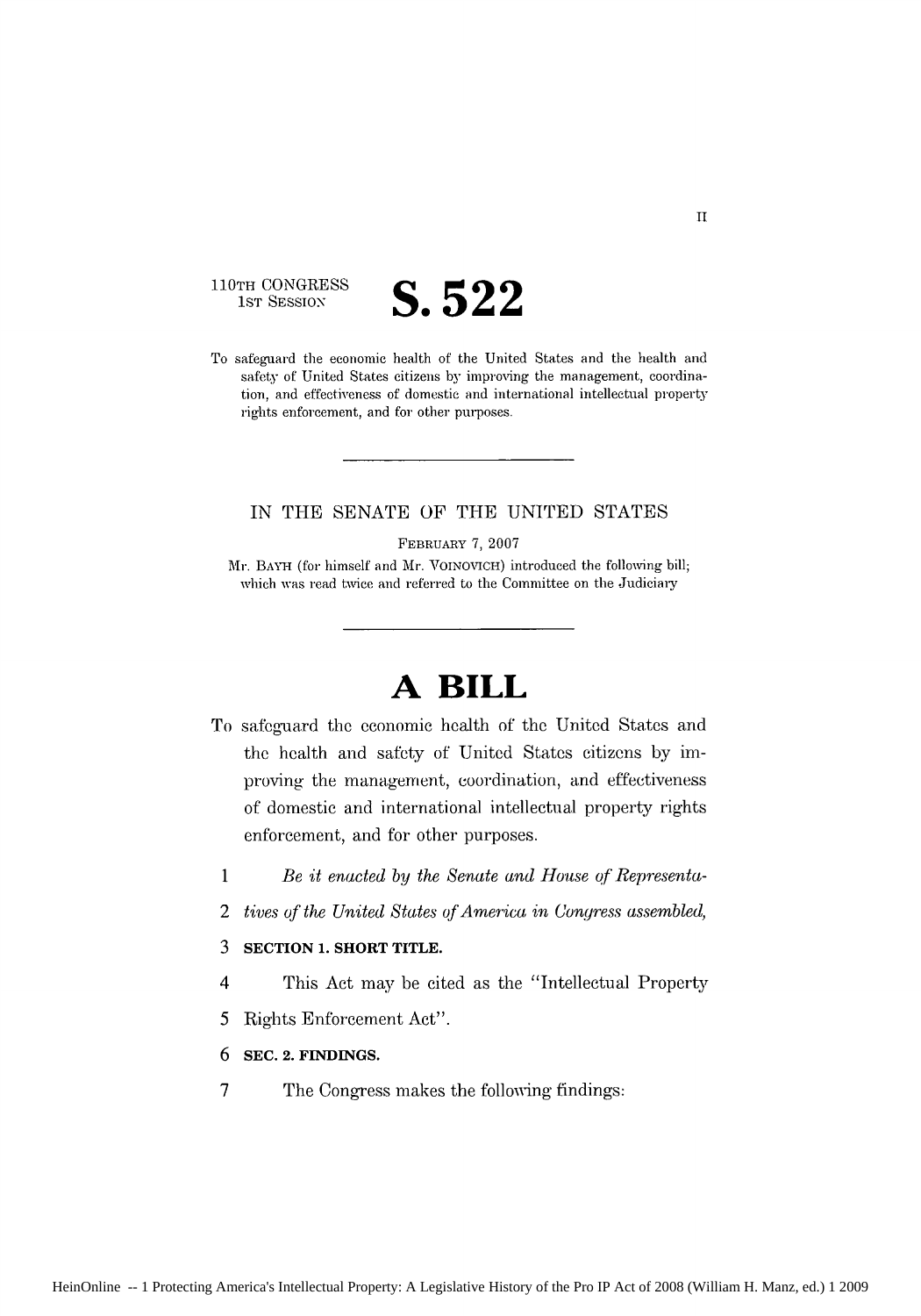| 10 | (4) Counterfeit medicines and automobile and                                                                                              |
|----|-------------------------------------------------------------------------------------------------------------------------------------------|
| 11 | aviation parts may result in serious health problems                                                                                      |
| 12 | and death.                                                                                                                                |
| 13 | (5) The World Customs Organization estimates                                                                                              |
| 14 | that up to 7 percent of global trade is in counterfeit                                                                                    |
| 15 | goods.                                                                                                                                    |
| 16 | (6) The World Customs Organization estimates                                                                                              |
| 17 | that global trade in counterfeit and pirated goods                                                                                        |
| 18 | has increased from \$5,500,000,000 to more than                                                                                           |
| 19 | \$600,000,000,000 annually.                                                                                                               |
| 20 | (7) Small- and medium-sized businesses are                                                                                                |
| 21 | particularly vulnerable to intellectual property theft                                                                                    |
| 22 | because they often lack the resources to pursue re-                                                                                       |
| 23 | course overseas or absorb the financial losses stem-                                                                                      |
| 24 | ming from counterfeiting and piracy.                                                                                                      |
|    | $\cdot$ S 522 IS                                                                                                                          |
|    | HeinOnline -- 1 Protecting America's Intellectual Property: A Legislative History of the Pro IP Act of 2008 (William H. Manz, ed.) 2 2009 |

6 billions of dollars annually.

7 (3) Counterfeiting and piracy have resulted in 8 the loss of hundreds of thousands of jobs in the 9 United States.

3 ers.

2 1 (1) The greatest economic assets of the United

2 States are its innovators, entrepreneurs, and work-

4 (2) Counterfeiting and piracy cost United **5** States businesses, authors, and artists hundreds of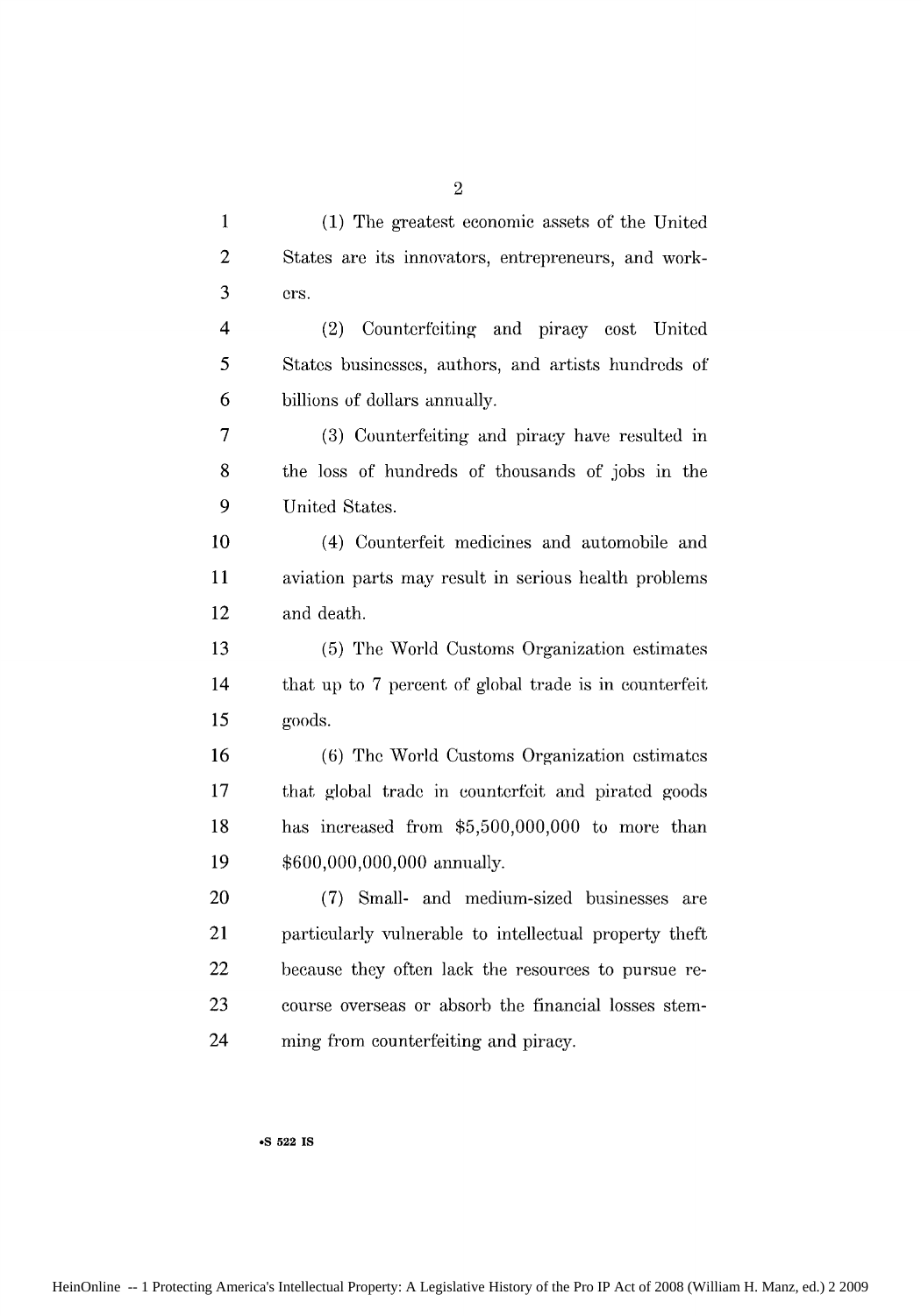| 1              | (8) Terrorist groups have used the sale of coun-       |
|----------------|--------------------------------------------------------|
| $\overline{c}$ | terfeit goods to finance their activities.             |
| 3              | (9) Funds generated from intellectual property         |
| 4              | theft have financed acts of terrorism.                 |
| 5              | (10) The domestic and international efforts of         |
| 6              | the United States to curb intellectual property rights |
| 7              | violations would be enhanced through hands-on lead-    |
| 8              | ership by the President, increased coordination        |
| 9              | among agencies, and a strategic partnership with       |
| 10             | like-minded countries.                                 |
| 11             | (11) Congress finds that no less than 9 United         |
| 12             | States Government agencies bear responsibility for     |
| 13             | supporting intellectual property rights, including the |
| 14             | Department of the Treasury.                            |
| 15             | (12) The efforts to enforce intellectual property      |
| 16             | rights should be elevated across agencies due to the   |
| 17             | increasing cost to the economy and the threat to the   |
| 18             | health and safety of United States citizens.           |
| 19             | (13) The success of intellectual property en-          |
| 20             | forcement requires that a network of Government        |
| 21             | agencies work closely with Federal, State, and local   |
| 22             | law enforcement agencies.                              |
| 23             | (14) The domestic and international efforts of         |
| 24             | the<br>United States to combat money laundering        |
| 25             | serves as a useful model for strengthening domestic    |
|                |                                                        |

**\*S 522 IS**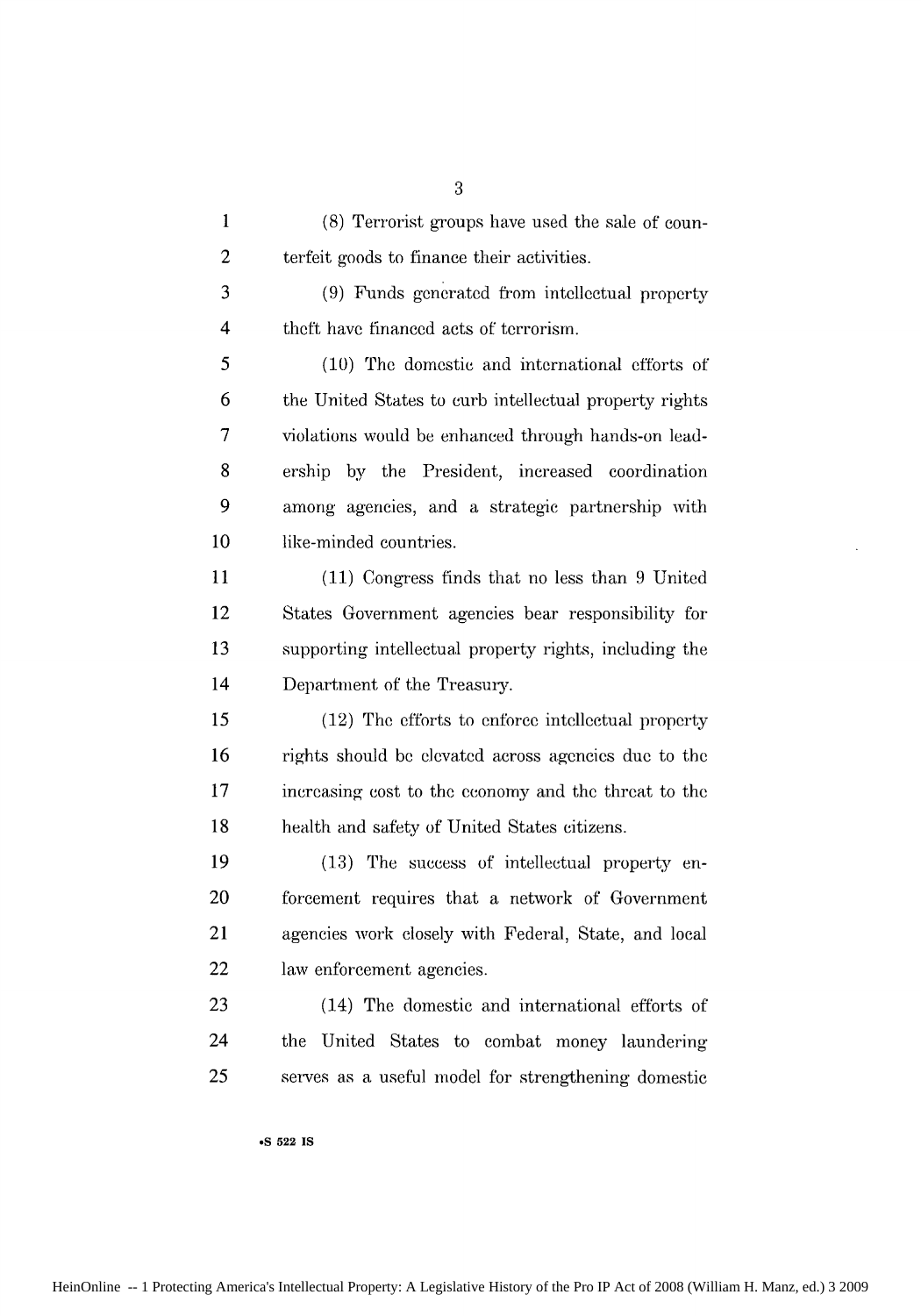**1** and international intellectual property rights en-2 forcement.

**3 (15)** The Financial Crimes Enforcement Net-4 work (FinCEN) represents a **key** effort **by** the **5** United States to combat money laundering and **6** other financial crimes.

**7 (16)** FinCEN has effectively enhanced the ex-change of information relating to money laundering and terrorist financing, both domestically and inter-nationally.

**11 (17)** FinCEN combats money laundering inter-12 nationally **by** partnering with other enforcement-**13** minded countries through the Financial Action Task 14 Force (FATF).

**(18)** FATF members have established effective standards that they collectively agree to implement and against which they agree to **be** assessed through peer review.

**19 (19)** The success of intellectual property rights 20 enforcement requires that United States Government 21 agencies form an effective network to take advan-22 tage of their diverse capabilities and to share infor-**23** mation for the **purpose** of enhancing the enforce-24 ment capabilities of each agency and the United

**\*S 522 IS**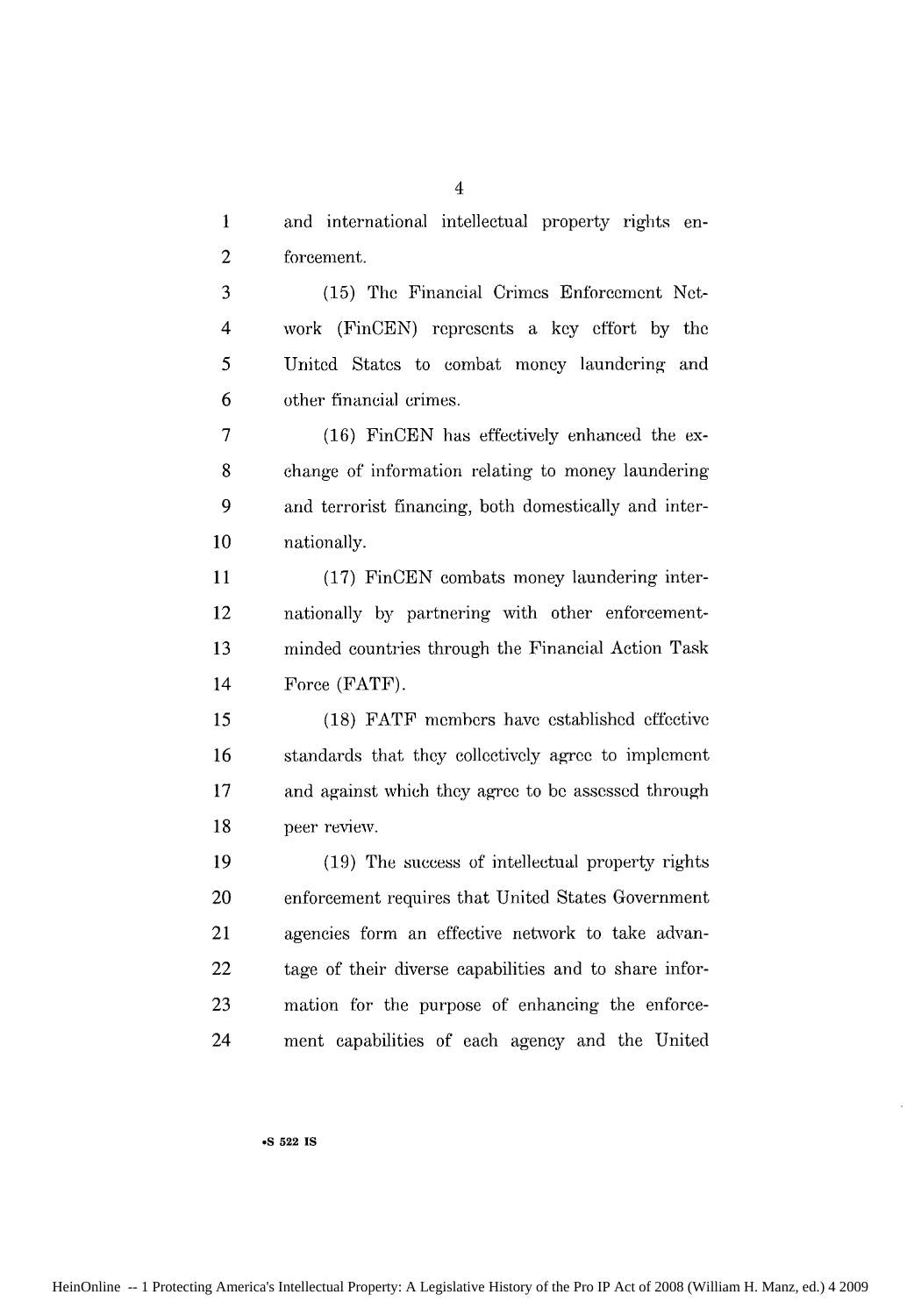**1** States Government-wide intellectual property rights 2 enforcement effort.

3 (20) The Department of the Treasury's Office 4 of Terrorism and Financial Intelligence would be an *5* effective tool in combating intellectual property 6 theft.

**7** (21) The success of international intellectual 8 property rights enforcement requires that the United 9 States partner with other countries that also suffer 10 from extensive intellectual property theft.

11 (22) The success of international intellectual 12 property rights enforcement requires that the United 13 States share information within an effective inter-14 national task force of countries that are dedicated to 15 achieving results in the fight against intellectual 16 property theft.

17 (23) The success of international intellectual 18 property rights enforcement will be enhanced if the 19 United States and other reliable international part-20 ners engage in joint enforcement operations and 21 work to strengthen the intellectual property rights 22 enforcement capacity of countries with a poor record 23 of intellectual property rights enforcement.

24 (24) An effective exchange of information do-25 mestically and internationally will enhance the abil-

**•S 522 IS**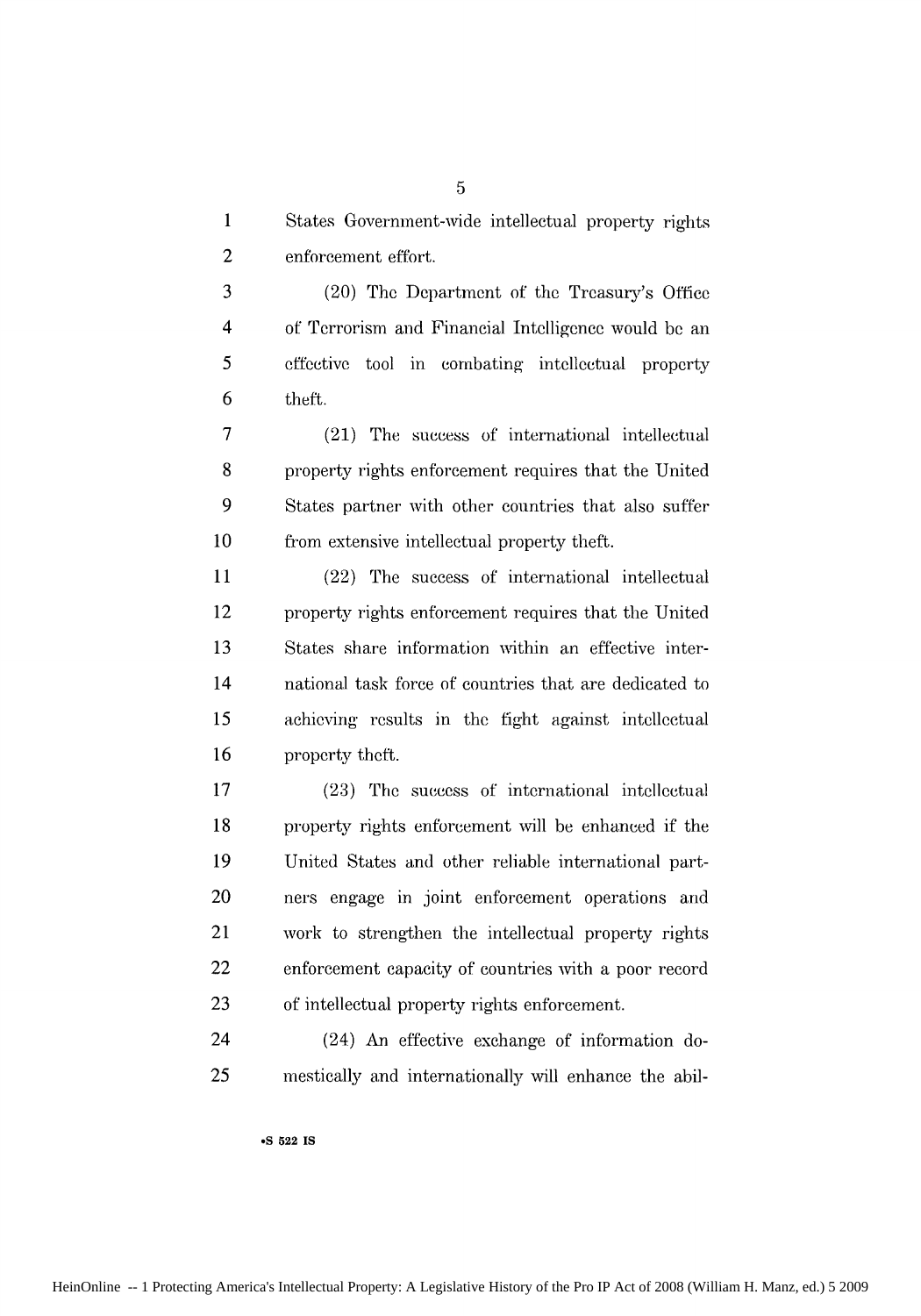1 ity of the United States Trade Representative to en-2 force violations of trade agreements. 3 (25) The success of domestic and international 4 intellectual property rights enforcement requires an 5 effective partnership between the public and private 6 sector and other interested groups. **7 SEC. 3. NATIONAL INTELLECTUAL PROPERTY LAW EN-8 FORCEMENT COORDINATION COUNCIL RE-9 PEAL. 10** Section 653 of the Treasury and General Government **<sup>11</sup>**Appropriations Act, 2000 (15 U.S.C. 1128) is repealed. 12 **SEC. 4. THE INTELLECTUAL PROPERTY ENFORCEMENT 13 NETWORK.** 14 (a) ESTABLISHMENT. 15 (1) IN GENERAL.—There is established the In-16 tellectual Property Enforcement Network (in this 17 section referred to as the "IPEN"). 18 (2) MEMBERSIIIP.—The IPEN shall consist of 19 the following officials or their designees: 20 (A) The Deputy Director for Management 21 of the Office of Management and Budget, who 22 shall serve as the chairperson of the IPEN. 23 (B) The Coordinator for Intellectual Prop-24 erty Enforcement, described in subsection

#### **\*S 522 IS**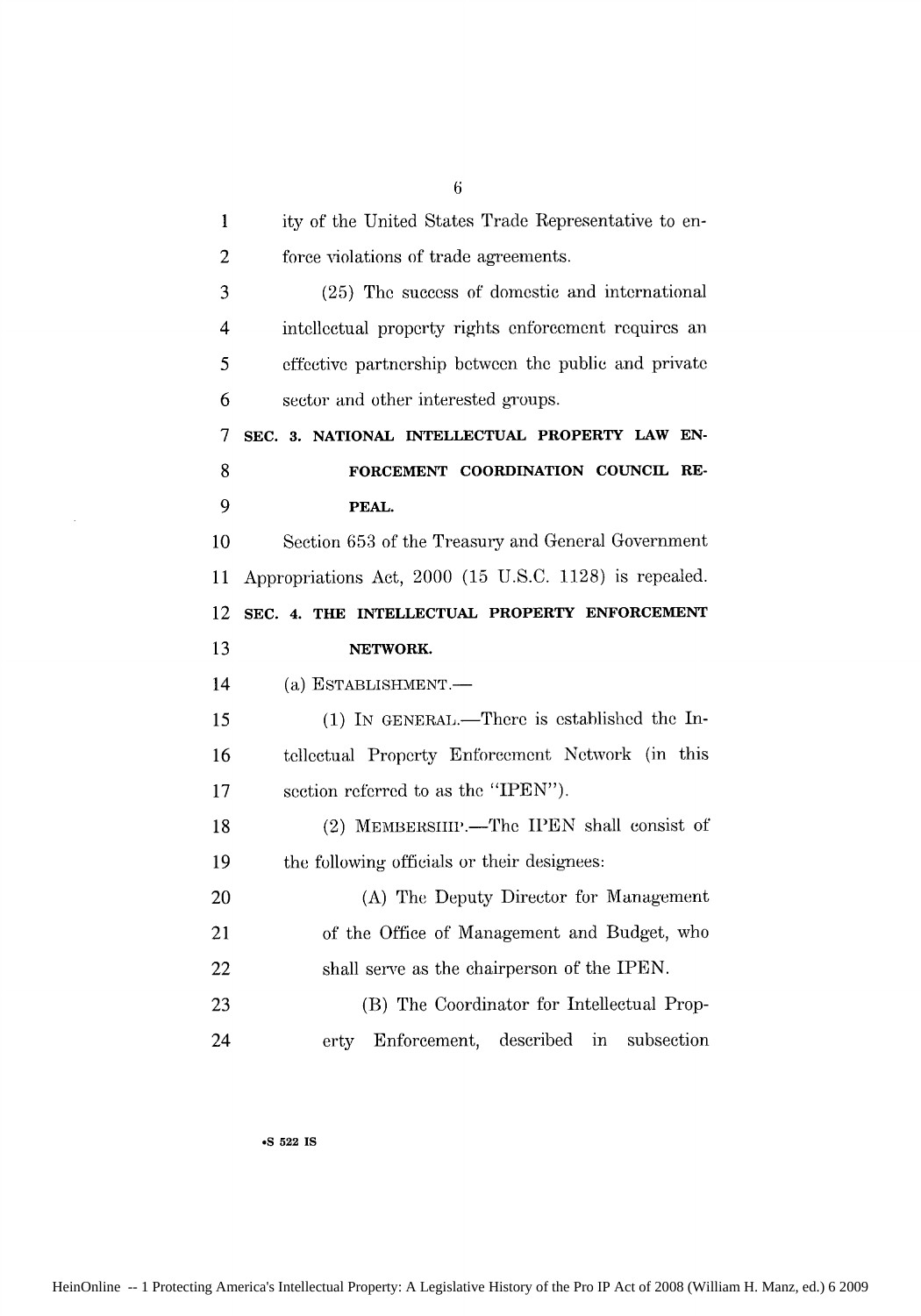| 1                       | $(b)(2)(A)$ , who shall serve as vice chairperson of |
|-------------------------|------------------------------------------------------|
| $\overline{2}$          | the IPEN.                                            |
| 3                       | (C) The Deputy Attorney General.                     |
| $\overline{\mathbf{4}}$ | (D) The Deputy Secretary for Homeland                |
| 5                       | Security.                                            |
| 6                       | (E) The Deputy Secretary of the Treasury.            |
| 7                       | (F) The Deputy Secretary of Commerce.                |
| 8                       | (G) The Deputy Secretary of State.                   |
| 9                       | (H) A Deputy United States Trade Rep-                |
| 10                      | resentative, as determined by the United States      |
| 11                      | Trade Representative.                                |
| 12                      | (I) Such other officials as the members of           |
| 13                      | the IPEN shall consider necessary and appro-         |
| 14                      | priate.                                              |
| 15                      | (3) RELEVANT AGENCIES.—In this section, the          |
| 16                      | term "relevant agency" means an agency of which      |
| 17                      | an official listed in paragraph (2) is a member, in- |
| 18                      | cluding an agency of which an official identified by |
| 19                      | the IPEN under paragraph $(2)(I)$ is a member.       |
| 20                      | (b) ORGANIZATION.-                                   |
| 21                      | (1) MEETINGS.—The IPEN shall meet at least           |
| 22                      | once every 6 months to approve the ongoing oper-     |
| 23                      | ations of the IPEN, to provide overall direction for |
| 24                      | the IPEN, to approve the strategic plan referred to  |
| 25                      | in subsection (h) and the report referred to in sub- |

**oS 522 IS**

HeinOnline -- 1 Protecting America's Intellectual Property: A Legislative History of the Pro IP Act of 2008 (William H. Manz, ed.) 7 2009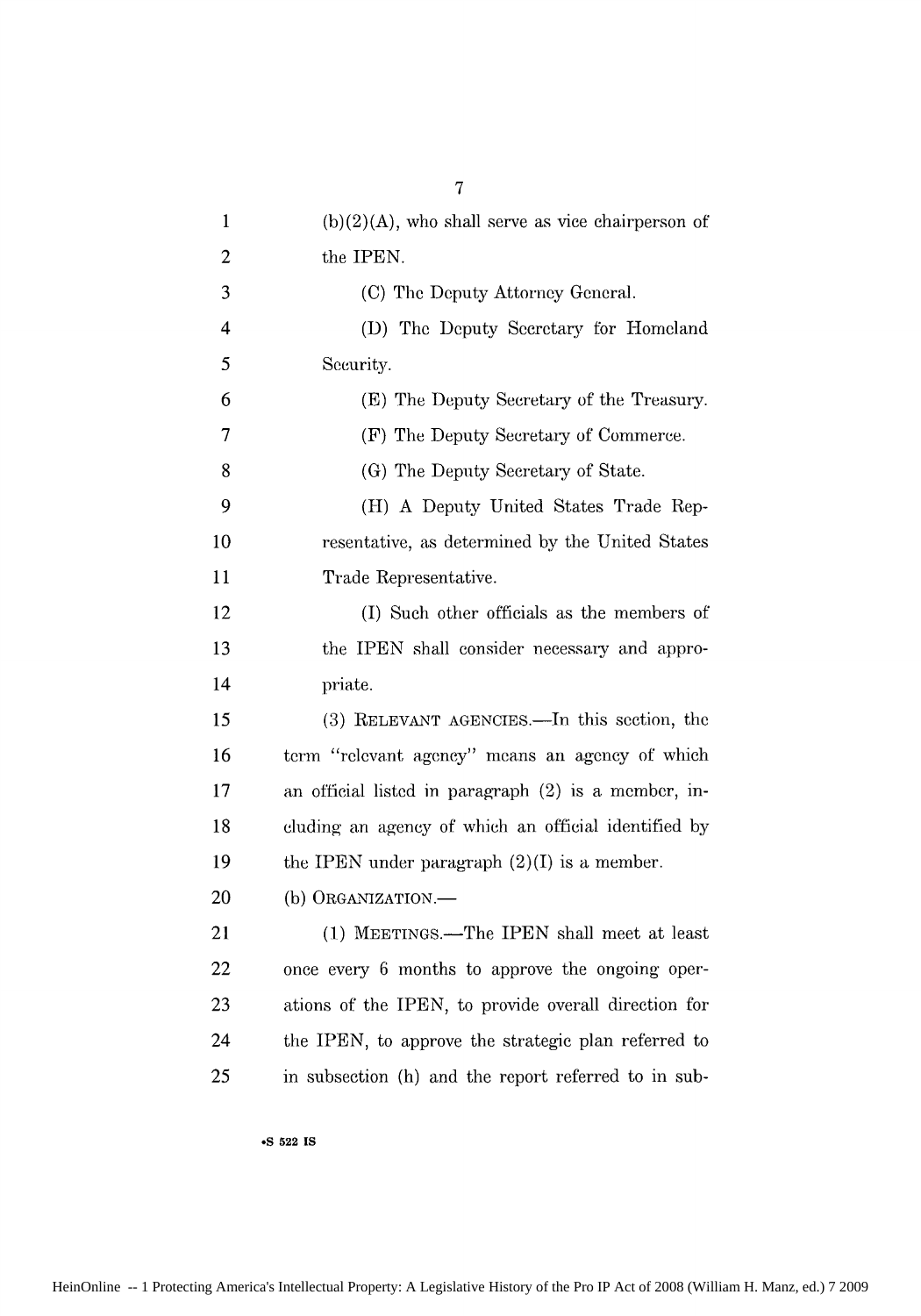| 1              | section (i), and to approve the budget referred to in |
|----------------|-------------------------------------------------------|
| $\overline{2}$ | paragraph (2)(B)(i).                                  |
| 3              | $(2)$ COORDINATOR.—                                   |
| 4              | (A) IN GENERAL.-The day-to-day func-                  |
| 5              | tions of the IPEN shall be carried out by a Co-       |
| 6              | ordinator for Intellectual Property Enforcement       |
| 7              | (in this Act referred to as the "Coordinator")        |
| 8              | who shall be appointed by the President.              |
| 9              | (B) OTHER RESPONSIBILITIES.-In addi-                  |
| 10             | tion to the responsibilities described in subpara-    |
| 11             | graph (A), the Coordinator shall be responsible       |
| 12             | for the following:                                    |
| 13             | Developing for each fiscal year,<br>(i)               |
| 14             | with the advice of the officials of the IPEN          |
| 15             | and the relevant agencies, a budget pro-              |
| 16             | posal to implement the policies, objectives,          |
| 17             | and priorities described in subsection (c).           |
| 18             | (ii) Drafting and transmitting to the                 |
| 19             | President and the Congress the strategic              |
| 20             | plan referred to in subsection (h) and the            |
| 21             | report referred to in subsection (i).                 |
| 22             | DUTIES.-The IPEN, established under sub-<br>(e)       |
| 23             | section (a), shall be responsible for the following:  |
| 24             | (1) Coordinating and facilitating implementa-         |
| 25             | tion by the relevant agencies of the policies, objec- |
|                |                                                       |

**\*8 522 IS**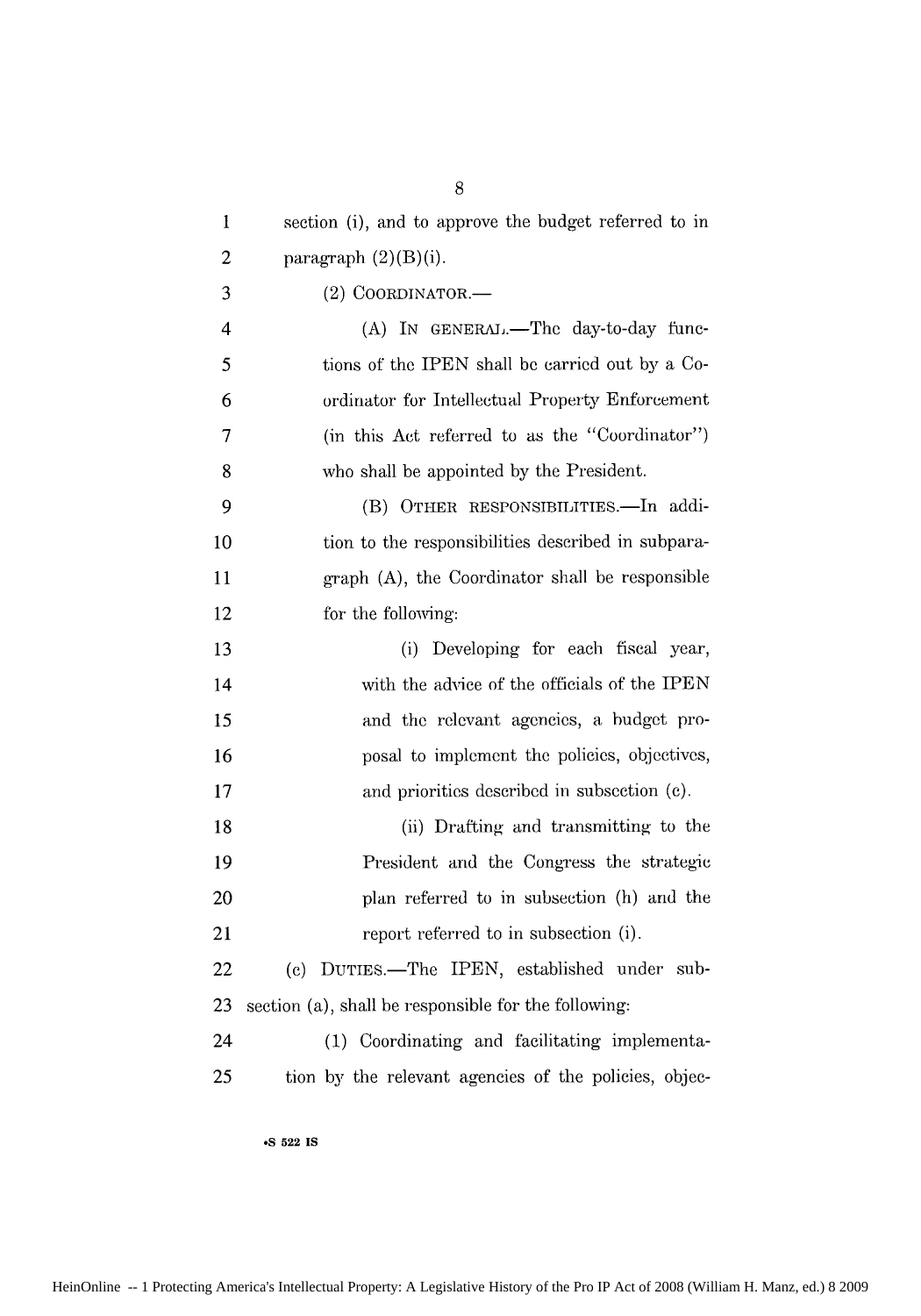| $\mathbf{1}$   | tives, and priorities described in paragraph (2), and   |
|----------------|---------------------------------------------------------|
| $\mathbf{2}$   | fulfilling the responsibilities assigned to such agen-  |
| 3              | cies to complete the actions described in paragraph     |
| $\overline{4}$ | (3).                                                    |
| 5              | (2) Establishing policies, objectives, and prior-       |
| 6              | ities concerning international intellectual property    |
| 7              | protection and intellectual property law enforcement.   |
| 8              | The policies, objectives, and priorities shall include— |
| 9              | (A) eliminating counterfeit and pirated                 |
| 10             | goods from the international supply chain;              |
| 11             | identifying individuals, companies,<br>(B)              |
| 12             | banks, and other entities involved in the financ-       |
| 13             | ing, production, trafficking, and sale of counter-      |
| 14             | feit and pirated goods;                                 |
| 15             | (C) identifying and sharing information                 |
| 16             | among the relevant agencies for the purpose of          |
| 17             | arresting and prosecuting persons who<br>are            |
| 18             | knowingly involved in the financing, production,        |
| 19             | trafficking, and sale of counterfeit and pirated        |
| 20             | goods;                                                  |
| 21             | (D) disrupting and shutting down counter-               |
| 22             | feit and piracy networks;                               |
| 23             | (E) strengthening the capacity of other                 |
| 24             | countries to protect and enforce intellectual           |
| 25             | property rights and reducing the number of              |

**\*S 522 IS**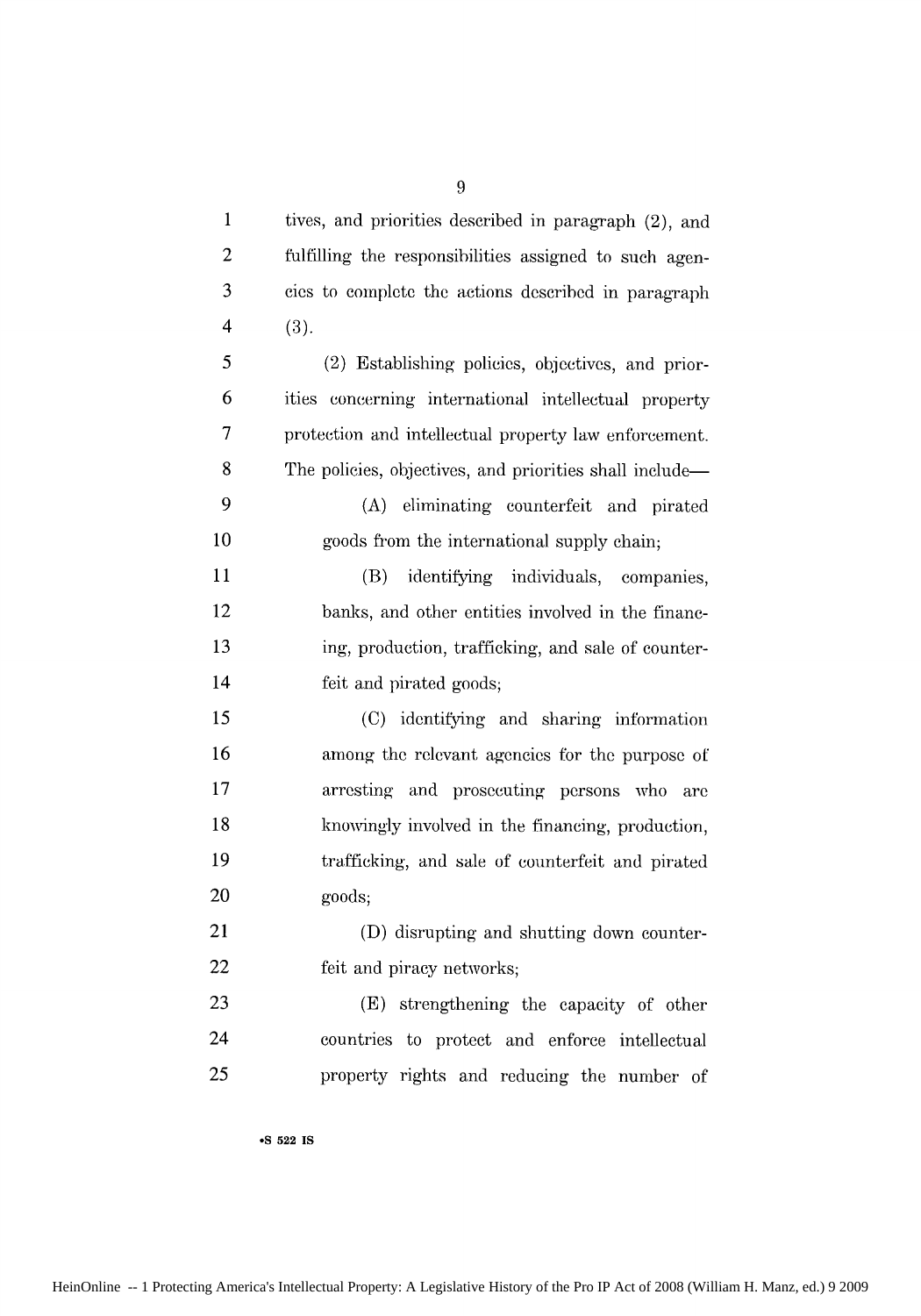| $\mathbf{1}$   | countries that fail to enforce laws that prevent |
|----------------|--------------------------------------------------|
| $\overline{c}$ | the financing, production, trafficking, and sale |
| 3              | of counterfeit and pirated goods; and            |
| $\overline{4}$ | (F) working with like-minded countries to        |
| 5              | establish international standards and policies   |
| 6              | for the effective protection and enforcement of  |
| 7              | intellectual property rights.                    |
| 8              | (3) Protecting United States intellectual prop-  |
| 9              | erty rights overseas, including-                 |
| 10             | (A) working with similar networks in for-        |
| 11             | eign countries to create an effective inter-     |
| 12             | national intellectual property enforcement task  |
| 13             | force (in this Act referred to as the "inter-    |
| 14             | national task force");                           |
| 15             | (B) ensuring the international task force        |
| 16             | described in subparagraph (A) consists of net-   |
| 17             | works in countries that-                         |
| 18             | (i) suffer substantial intellectual prop-        |
| 19             | erty theft problems similar to those of the      |
| 20             | United States;                                   |
| 21             | (ii) have adequate and effective laws            |
| 22             | protecting copyrights, trademarks,<br>and        |
| 23             | patents;                                         |
| 24             | (iii) have legal regimes that enforce            |
| 25             | their own domestic intellectual property         |

**9S 522 IS**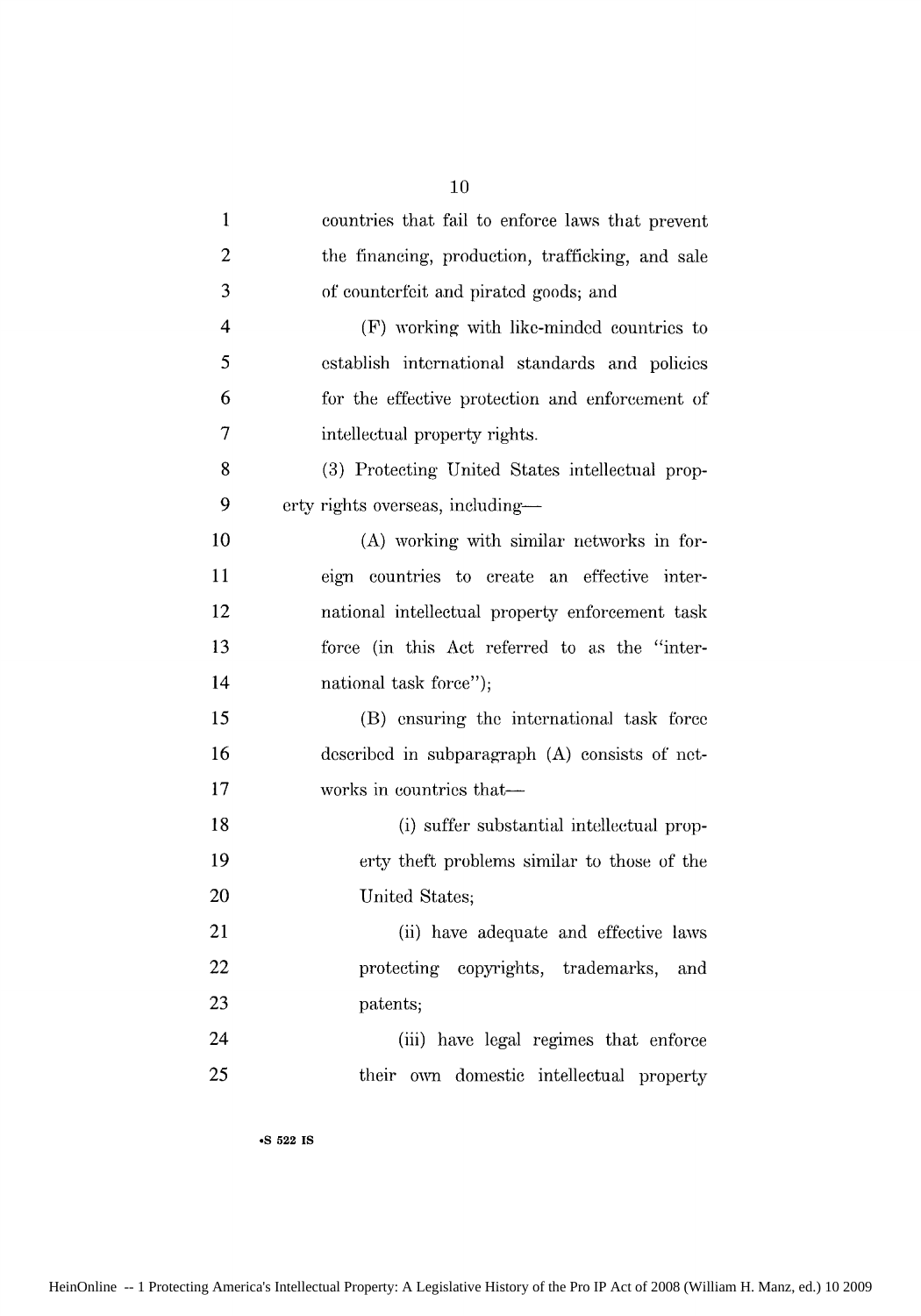| $\mathbf{1}$ | laws, and have a proven track record of       |
|--------------|-----------------------------------------------|
| 2            | permanently shutting down piracy oper-        |
| 3            | ations, and arresting and prosecuting those   |
| 4            | who commit intellectual property crimes       |
| 5            | and offenses;                                 |
| 6            | (iv) have officials who have ex officio       |
| 7            | authority to seize, inspect, and destroy pi-  |
| 8            | rated and counterfeit goods at ports of       |
| 9            | entry (or are working toward providing of-    |
| 10           | ficials with such authority);                 |
| 11           | (v) have officials who can order the          |
| 12           | seizure of pirated and counterfeit goods (or  |
| 13           | are working toward providing officials with   |
| 14           | such authority);                              |
| 15           | (vi) have laws in place that permit of-       |
| 16           | ficials to seize property used to produce pi- |
| 17           | rated and counterfeit goods (or are work-     |
| 18           | ing toward providing officials with such au-  |
| 19           | thority);                                     |
| 20           | (vii) are not on the Priority Watch           |
| 21           | List issued by the United States Trade        |
| 22           | Representative under title III of the Trade   |
| 23           | Act of 1974 (19 U.S.C. 2411 et seq.); and     |

#### **-S 522 IS**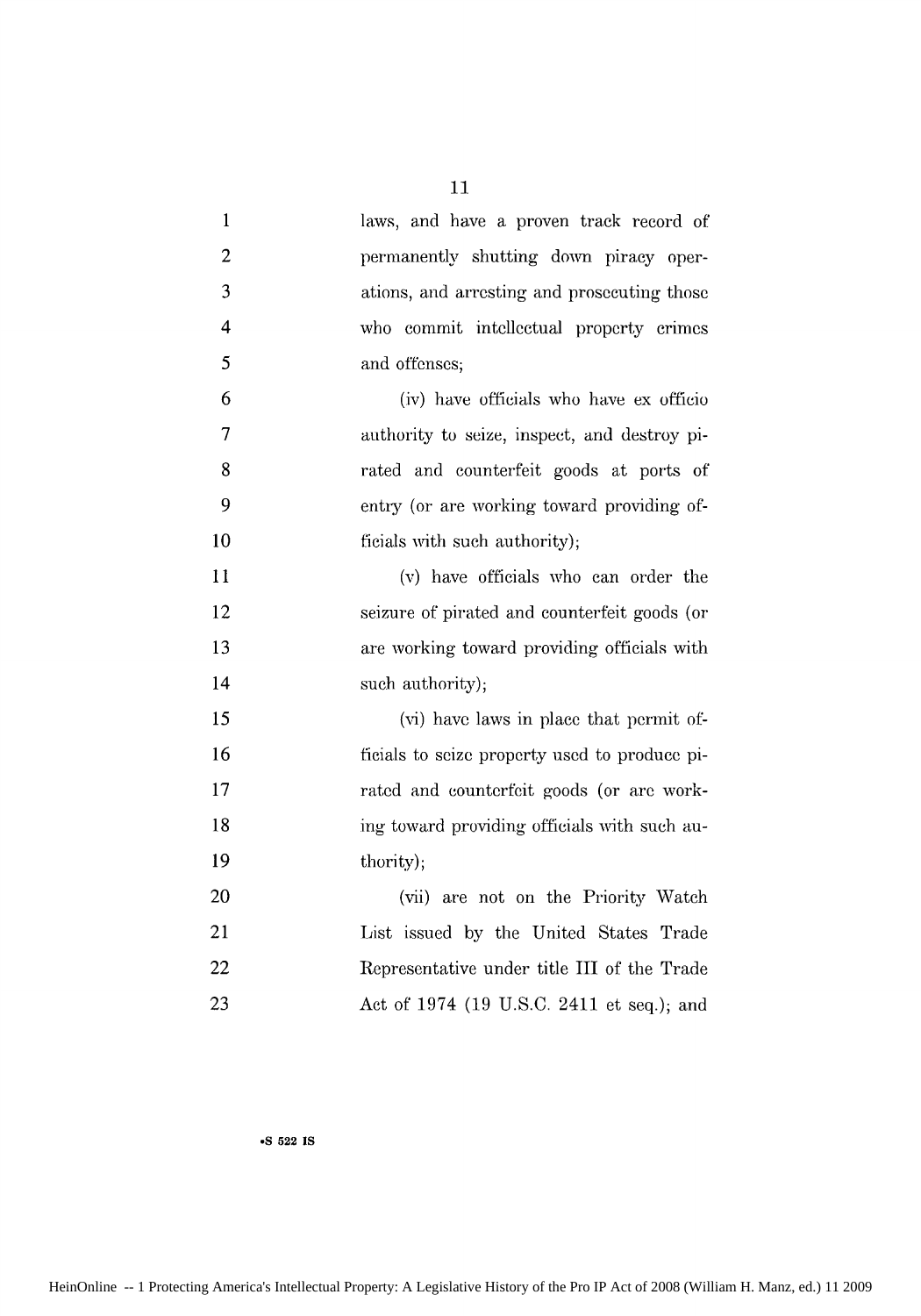| $\mathbf{1}$   | (viii) have met additional standards to               |
|----------------|-------------------------------------------------------|
| $\overline{c}$ | be established by the international task              |
| 3              | force;                                                |
| $\overline{4}$ | (C) exchanging information with networks              |
| 5              | in the international task force relating to indi-     |
| 6              | viduals and entities involved in financing, pro-      |
| $\overline{7}$ | duction, trafficking, and sale of pirated and         |
| 8              | counterfeit goods;                                    |
| 9              | (D) utilizing the information to conduct              |
| 10             | enforcement activities in cooperation with the        |
| 11             | networks of other countries in the international      |
| 12             | task force; and                                       |
| 13             | (E) building a formal process for con-                |
| 14             | sulting with companies, industry associations,        |
| 15             | labor unions, and other interested groups in the      |
| 16             | countries that have networks in the inter-            |
| 17             | national task force.                                  |
| 18             | $(d)$ STAFF.                                          |
| 19             | (1) IN GENERAL.-The Coordinator shall, in             |
| 20             | consultation with the relevant agencies, appoint, and |
| 21             | fix the compensation of, such officers and employees  |
| 22             | of the IPEN as may be necessary to carry out the      |
| 23             | functions of the IPEN and may request the tem-        |
| 24             | porary assignment of personnel from the relevant      |
| 25             | agencies.                                             |

**\*S 522 IS**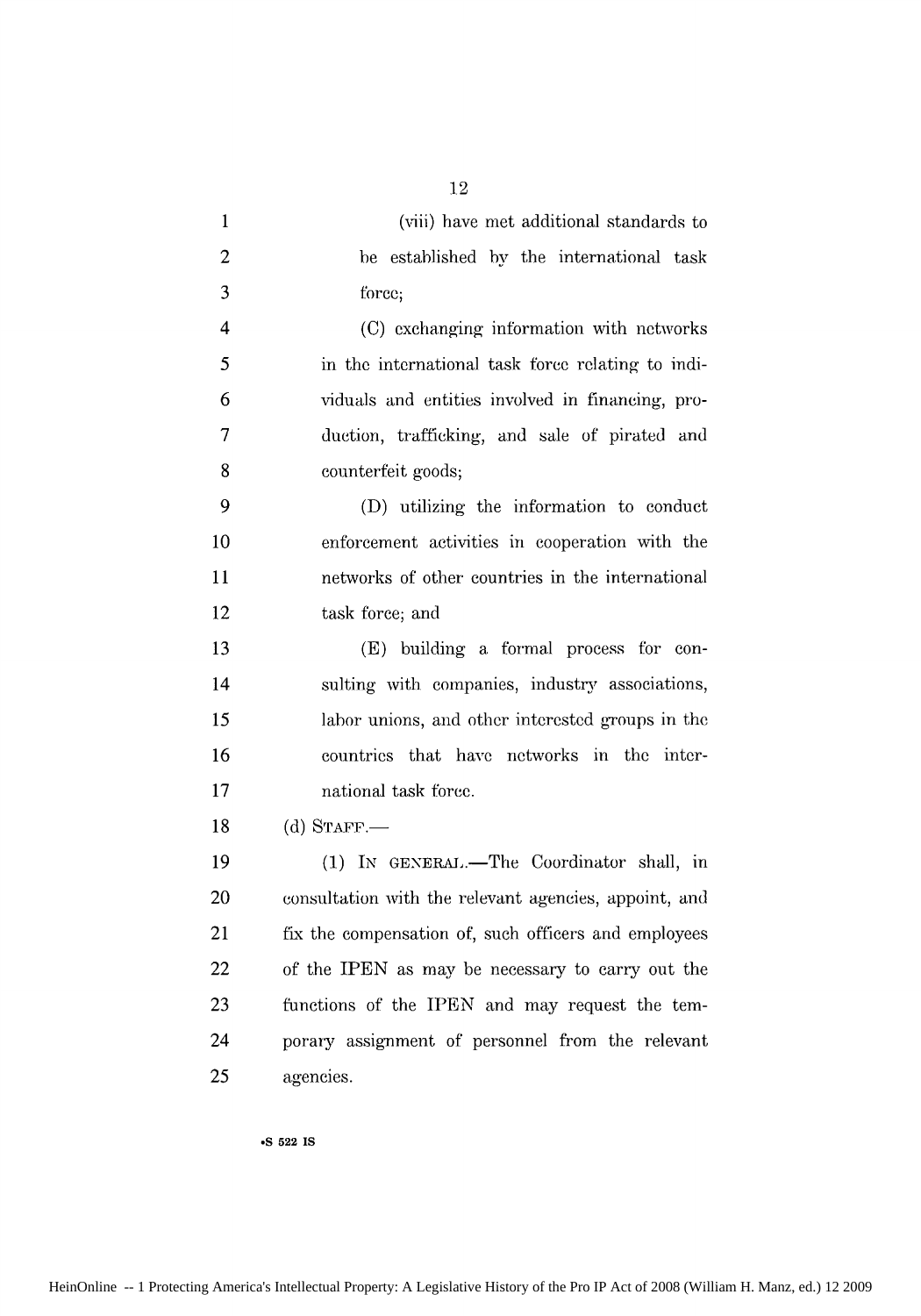| $\mathbf{1}$   | (2) ASSIGNMENT AND COOPERATION OF OTHER                 |
|----------------|---------------------------------------------------------|
| $\overline{c}$ | FEDERAL EMPLOYEES.-Each member of the IPEN              |
| 3              | listed in subsection (a) shall designate personnel      |
| $\overline{4}$ | from the member's relevant agency to work with the      |
| 5              | IPEN and shall ensure that all units in the mem-        |
| 6              | ber's relevant agency that have responsibility for the  |
| 7              | protection and enforcement of intellectual property     |
| 8              | rights provide information and personnel to the         |
| 9              | IPEN in order for the IPEN to achieve the prior-        |
| 10             | ities, objectives, and policies described in subsection |
| 11             | (c)(2).                                                 |
| 12             | (e) RESPONSIBILITY OF RELEVANT AGENCIES.—The            |
| 13             | relevant agencies shall take the following actions:     |
| 14             | (1) Share information collected to increase the         |
| 15             | intelligence and effectiveness of the protection and    |
| 16             | enforcement of intellectual property rights.            |
| 17             | (2) Coordinate civil and criminal actions with          |
| 18             |                                                         |
|                | respect to persons who violate intellectual property    |
| 19             | rights.                                                 |
| 20             | (3) Utilize information collected domestically,         |
| 21             | and from other countries in the international task      |
| 22             | force, to-                                              |
| 23             | (A) investigate, arrest, and prosecute enti-            |

**\*S 522 IS**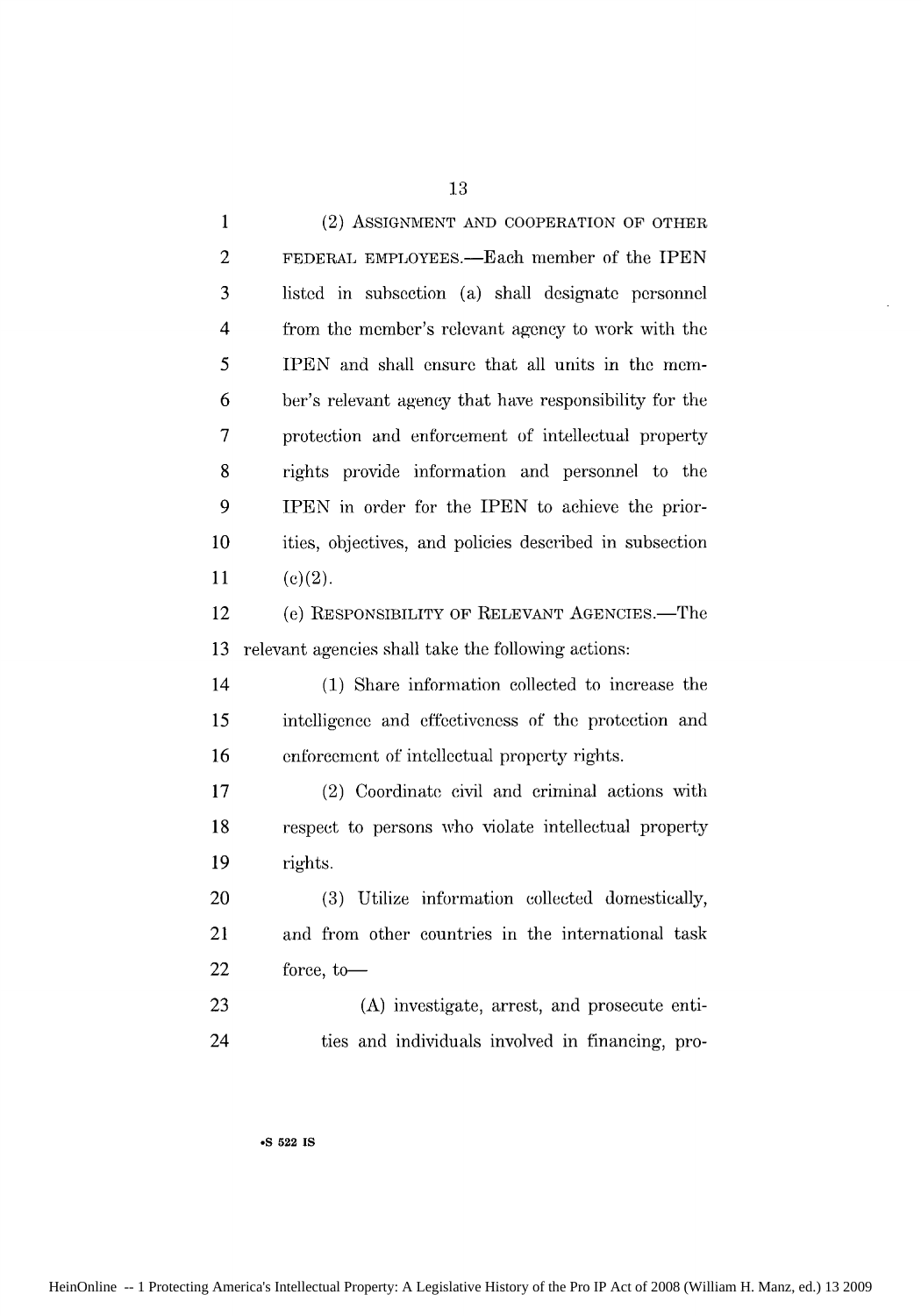| ducing, trafficking, and selling counterfeit and        |
|---------------------------------------------------------|
| pirated goods;                                          |
| (B) provide assistance to the Department                |
| of Homeland Security, the Department of Jus-            |
| tice, and other relevant agencies in identifying,       |
| seizing, and destroying counterfeit and pirated         |
| goods;                                                  |
| (C) provide assistance to the United States             |
| Trade Representative in taking appropriate ac-          |
| tion against countries that have violated World         |
| Trade Organization rules regarding the protec-          |
| tion of intellectual property rights; and               |
| (D) provide assistance to the United States             |
| Trade Representative in taking appropriate ac-          |
| tion under any trade agreement or treaty to             |
| which the United States is a signatory.                 |
| (4) Establish a formal process for consulting           |
| and working with State and local government agen-       |
| cies to investigate, arrest, and prosecute entities and |
| individuals involved in the financing, production,      |
| trafficking, and sale of counterfeit and pirated        |
| goods.                                                  |
| (5) Establish a formal process for consulting           |
| with companies, including small and medium-sized        |
| businesses, their designated representatives, and in-   |
|                                                         |

**.S 522 IS**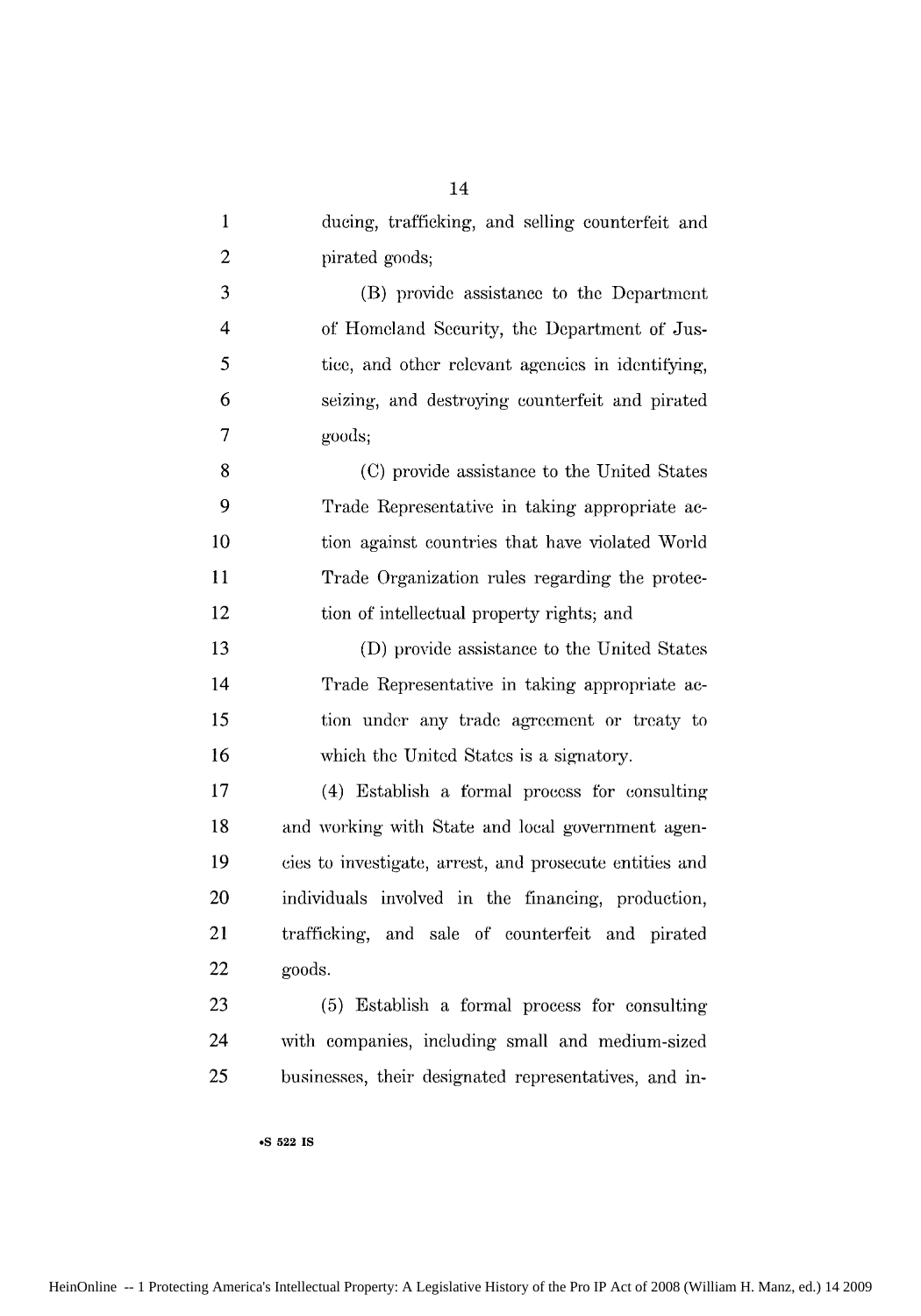**1** dustry associations to strengthen enforcement. Such 2 processes shall include the development of resources 3 desigied to assist businesses, industry associations, 4 and their representatives in addressing intellectual 5 property issues both domestically and internation-6 ally.

**7** (6) Establish a formal process for consulting 8 with writers and artists (and their organizations and 9 unions), labor unions, and other interested persons 10 and groups that suffer from counterfeiting and pi-11 racy.

12 (f) CONSULTATION REQUIRED.—The members of the 13 IPEN shall consult with the Register of Copyrights on law 14 enforcement matters relating to copyright and related 15 rights and matters.

16 (g) PRIORITY IN INTERNATIONAL TALKS.-Consid-17 ering the threat that counterfeit and pirated goods pose 18 to the economic health of the United States, and the 19 health and safety of United States citizens, the President 20 and officers of the relevant agencies, when meeting with 21 foreign countries described in subsection (c)(3)(B), 22 should-

23 (1) stress the importance of establishing the 24 international task force described in subsection 25 (e)(3)(A);

**\*S 522 IS**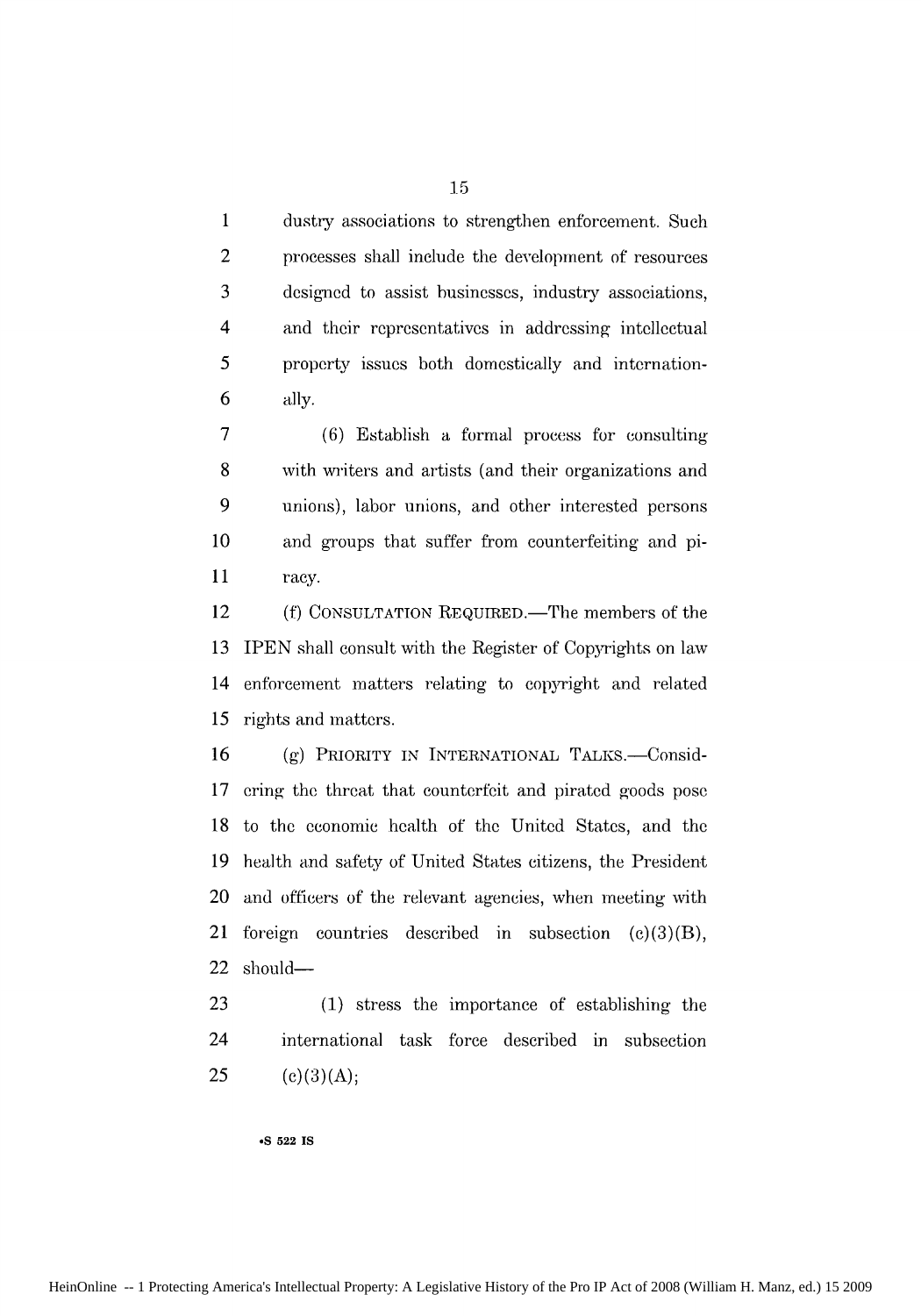| $\mathbf{1}$ | (2) strongly encourage countries to participate       |
|--------------|-------------------------------------------------------|
| 2            | in the international task force; and                  |
| 3            | (3) strongly encourage countries participating        |
| 4            | in the international task force to cooperate with the |
| 5            | United States in ensuring the success of the inter-   |
| 6            | national task force.                                  |
| 7            | (h) STRATEGIC PLAN.-                                  |
| 8            | (1) IN GENERAL.—Within 6 months of the date           |
| 9            | of the enactment of this Act, and once every 2 years  |
| 10           | thereafter, the Director of the Office of Management  |
| 11           | and Budget and the Coordinator shall submit a stra-   |
| 12           | tegic plan to the President, and to the Committees    |
| 13           | on the Judiciary, Homeland Security and Govern-       |
| 14           | mental Affairs, and Appropriations of the Senate,     |
| 15           | and the Committees on the Judiciary, Oversight and    |
| 16           | Government Reform, and Appropriations of the          |
| 17           | House of Representatives.                             |
| 18           | (2) CONTENTS.—The strategic plan required by          |
| 19           | this subsection shall include the following:          |
| 20           | (A) A detailed description of the goals, ob-          |
| 21           | jectives, and priorities of the IPEN, including       |
| 22           | those described in subsection $(c)(2)$ .              |
| 23           | (B) An analysis of the threat posed by vio-           |
| 24           | lations of intellectual property rights, including    |
| 25           | targets, risks, and threats of intellectual prop-     |

**oS 522 IS**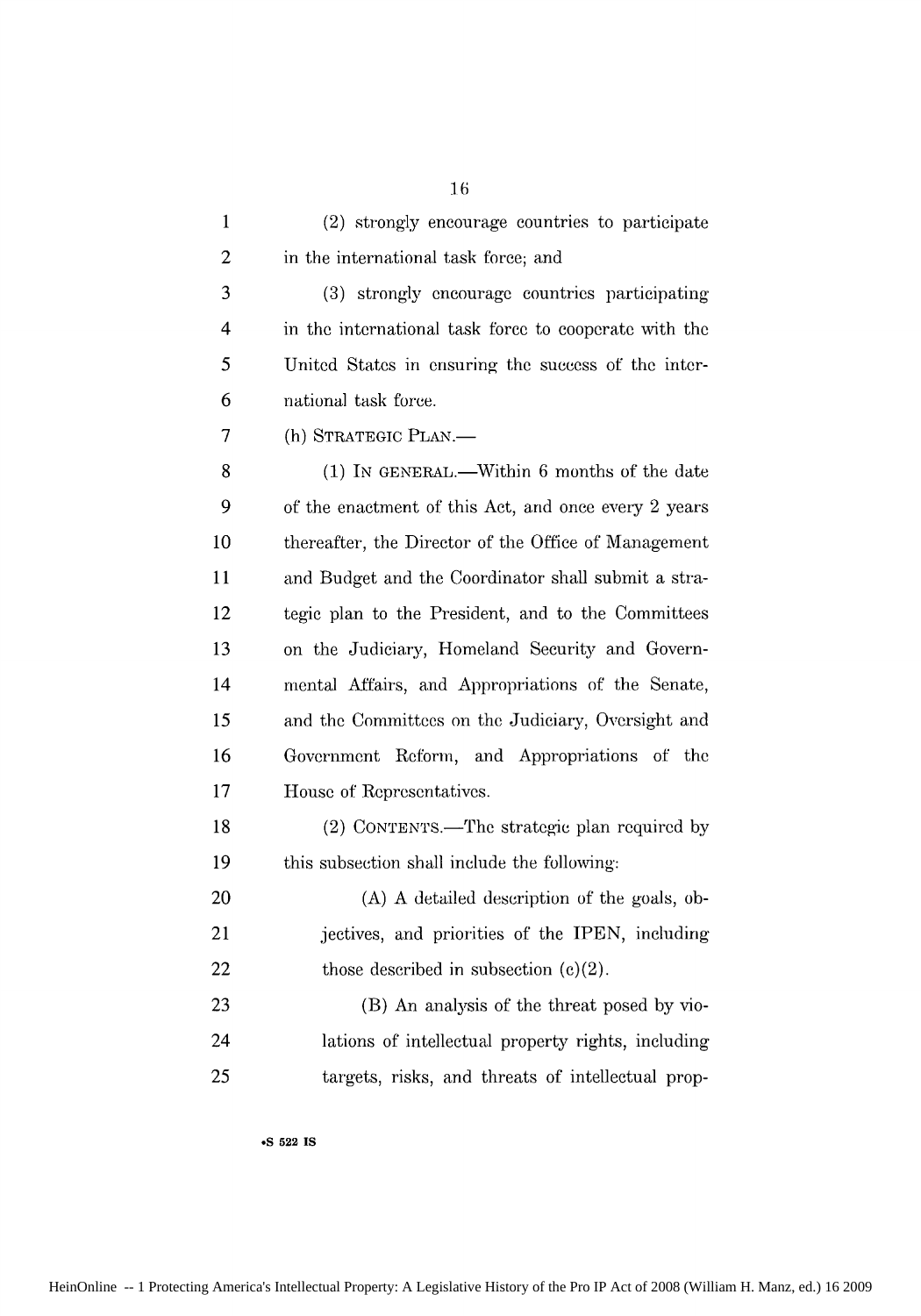| $\mathbf{1}$   | erty theft, and the costs to the economy of the   |
|----------------|---------------------------------------------------|
| $\overline{2}$ | United States resulting from violations of intel- |
| 3              | lectual property laws.                            |
| $\overline{4}$ | (C) Proposed methods for achieving suc-           |
| 5              | cess, including through the growth of the inter-  |
| 6              | national intellectual property enforcement task   |
| $\overline{7}$ | force described in subsection $(c)(3)$ .          |
| 8              | (D) The performance measures that will be         |
| 9              | used to monitor results.                          |
| 10             | (E) An estimate of the resources necessary        |
| 11             | to achieve the goals, objectives, and priorities  |
| 12             | described in subparagraph (A), and an estimate    |
| 13             | of the cost of such resources.                    |
| 14             | (F) An identification of the relevant agen-       |
| 15             | cies that will be involved in coordinating the    |
| 16             | IPEN and implementing each priority.              |
| 17             | (G) A strategy for ensuring coordination          |
| 18             | between the chairperson and vice chairperson of   |
| 19             | the IPEN, and the relevant agencies, including    |
| 20             | a process for oversight of, and accountability    |
| 21             | among, the relevant agencies carrying out the     |
| 22             | strategy.                                         |
| 23             | (H) A description of how the IPEN will            |
| 24             | carry out its oversight and accountability re-    |

#### **oS 522 IS**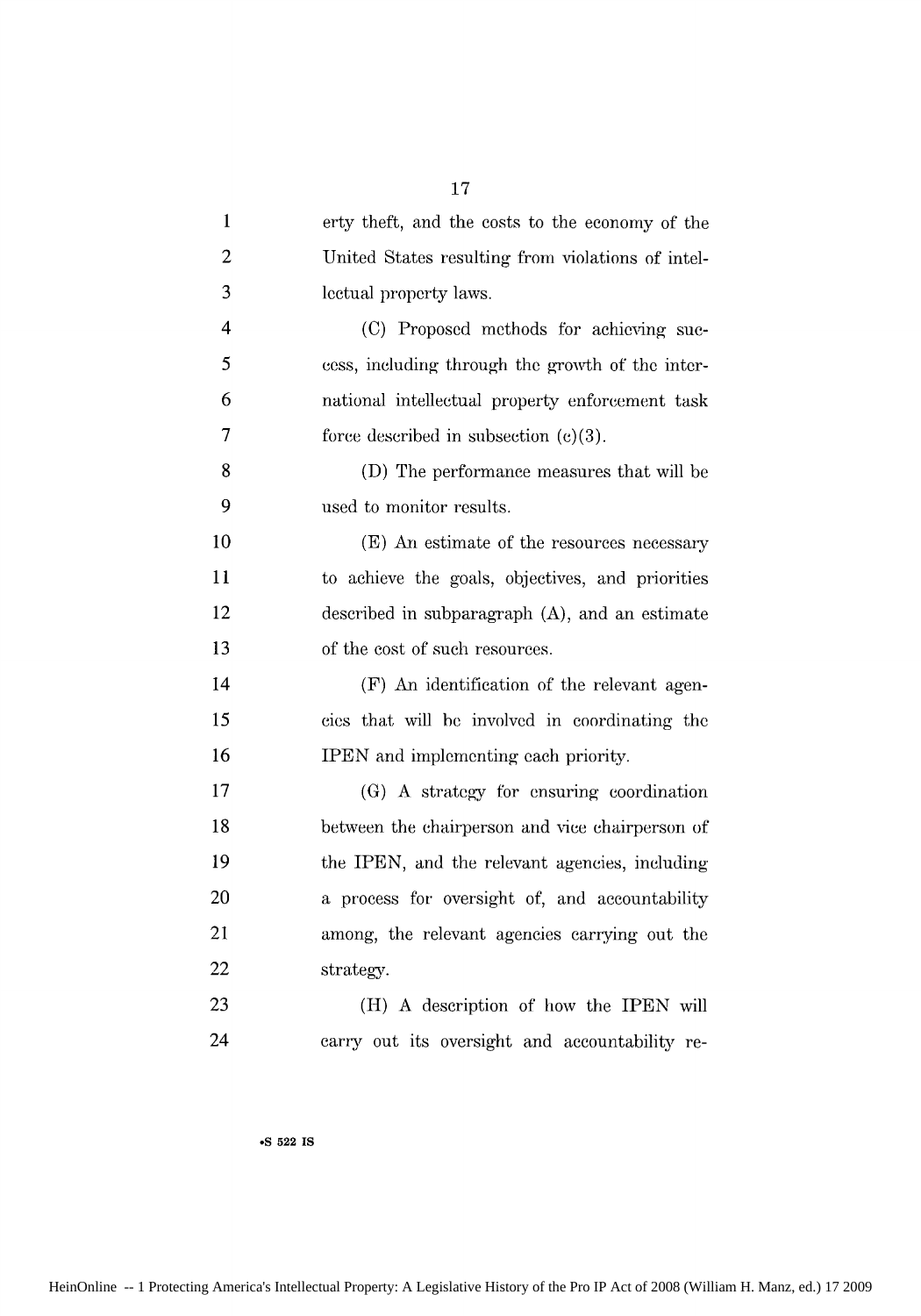**1** sponsibilities to monitor and implement the 2 strategy.

 $3$  (i) REPORT.—

4 (1) IN GENERAL.—The Director of the Office of 5 Management and Budget and the Coordinator shall 6 report annually on the IPEN's enforcement and co-**7** ordination activities for the fiscal year to the Presi-8 dent, and to the Committees on the Judiciary, 9 Homeland Security and Governmental Affairs, and 10 Appropriations of the Senate, and the Committees 11 on the Judiciary, Government Reform, and Appro-12 priations of the House of Representatives.

13 (2) CONTENTS.—The report required by this 14 subsection shall include the following information:

15 (A) The progress made toward establishing 16 an international task force described in sub-17 section  $(e)(3)$ .

18 (B) The progress made in working with 19 foreign networks in the international task force 20 to investigate, arrest, and prosecute entities and 21 individuals involved in the financing, produe-22 tion, trafficking, and sale of counterfeit and pi-23 rated goods.

24 (C) The manner in which the relevant 25 agencies are working together and sharing in-

**\*S 522 IS**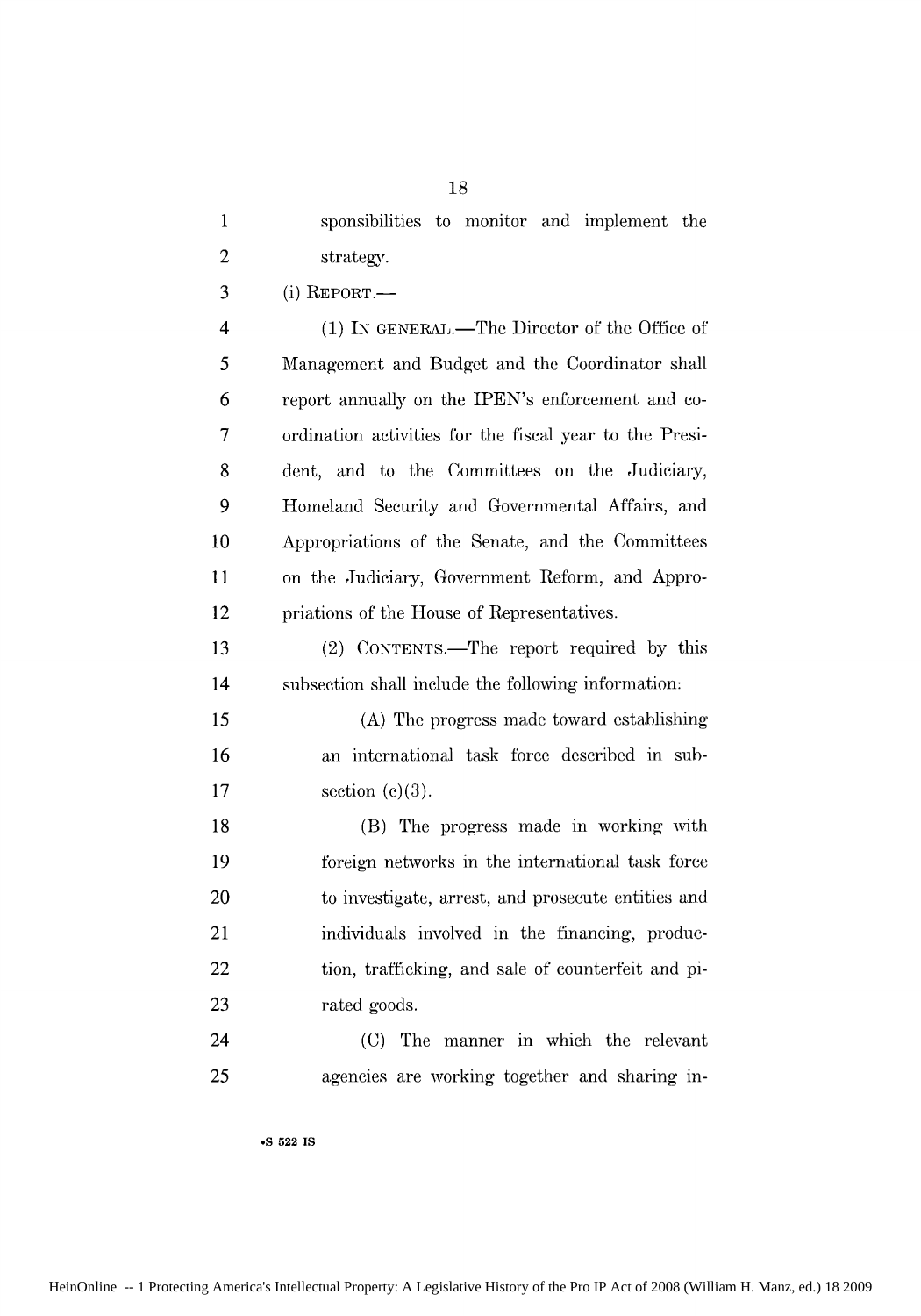| formation to strengthen the protection and en- |
|------------------------------------------------|
| forcement of intellectual property rights.     |

| 3              | (D) For each foreign network admitted or        |
|----------------|-------------------------------------------------|
| $\overline{4}$ | denied entry into the international task force, |
| $\overline{5}$ | an explanation of the reasons for admitting or  |
| 6              | denying entry to the international task force,  |
| $\tau$         | including reasons for admitting networks from   |
| 8              | those countries that are currently on the Pri-  |
| -9             | ority Watch List issued by the United States    |
| 10             | Trade Representative under title III of the     |
| 11             | Trade Act of 1974 (19 U.S.C. 2411 et seq.).     |

12 (E) The progress made in strengthening 13 the capacity of countries denied entry into the 14 international task force to protect and enforce 15 intellectual property rights.

16 (F) The successes and challenges in shar-17 ing information with countries in the inter-18 national task force.

19 (G) The progress of the United States 20 Trade Representative in taking appropriate ac-21 tion under any trade agreement or treaty to 22 which the United States is a signatory.

23 (H) The progress made in establishing and 24 improving the formal process described in sub-25 section  $(e)(4)$ .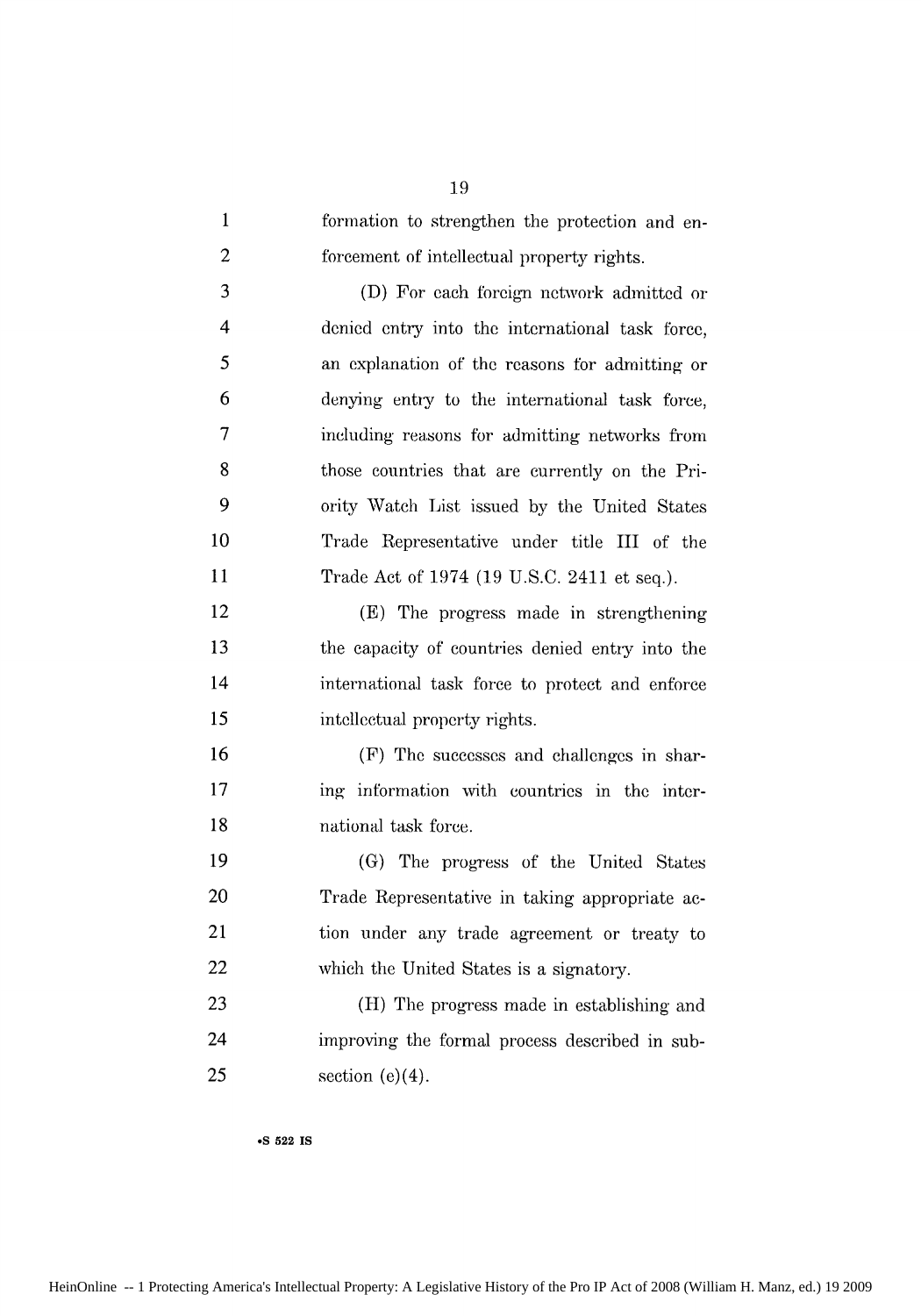| $\mathbf{1}$   | (I) The progress made in establishing and                     |
|----------------|---------------------------------------------------------------|
| $\overline{c}$ | improving the formal process described in sub-                |
| 3              | section $(e)(5)$ .                                            |
| 4              | (J) The progress made in establishing and                     |
| 5              | improving the formal process described in sub-                |
| 6              | section $(e)(6)$ .                                            |
| 7              | (K) The progress made in implementing                         |
| 8              | the strategy in subsection $(h)(2)$ .                         |
| 9              | GOVERNMENT ACCOUNTABILITY OFFICE<br>(i)<br>$RE-$              |
| 10             | PORT.—Not later than 1 year after the date of the enact-      |
| 11             | ment of this Act, the Comptroller General of the United       |
| 12             | States shall complete a report and submit the report to       |
| 13             | the Congress on the progress made on the items described      |
| 14             | in subsections (h) and (i).                                   |
| 15             | <b>INTELLECTUAL</b><br>PROPERTY<br>(k)<br>OTHER<br>ACTIVI-    |
| 16             | TIES.—If other government intellectual property initia-       |
| 17             | tives include enforcement activities similar or identical to  |
| 18             | the activities described in this Act, those activities should |
| 19             | be consolidated into the work of the IPEN in order to         |
| 20             | prevent duplication. Other activities that may improve en-    |
| 21             | forcement may continue outside of the IPEN, including-        |
| 22             | (1) capacity building;                                        |
| 23             | (2) outreach to countries that would not qualify              |
| 24             | for membership in the international task force; and           |

**9S 522 IS**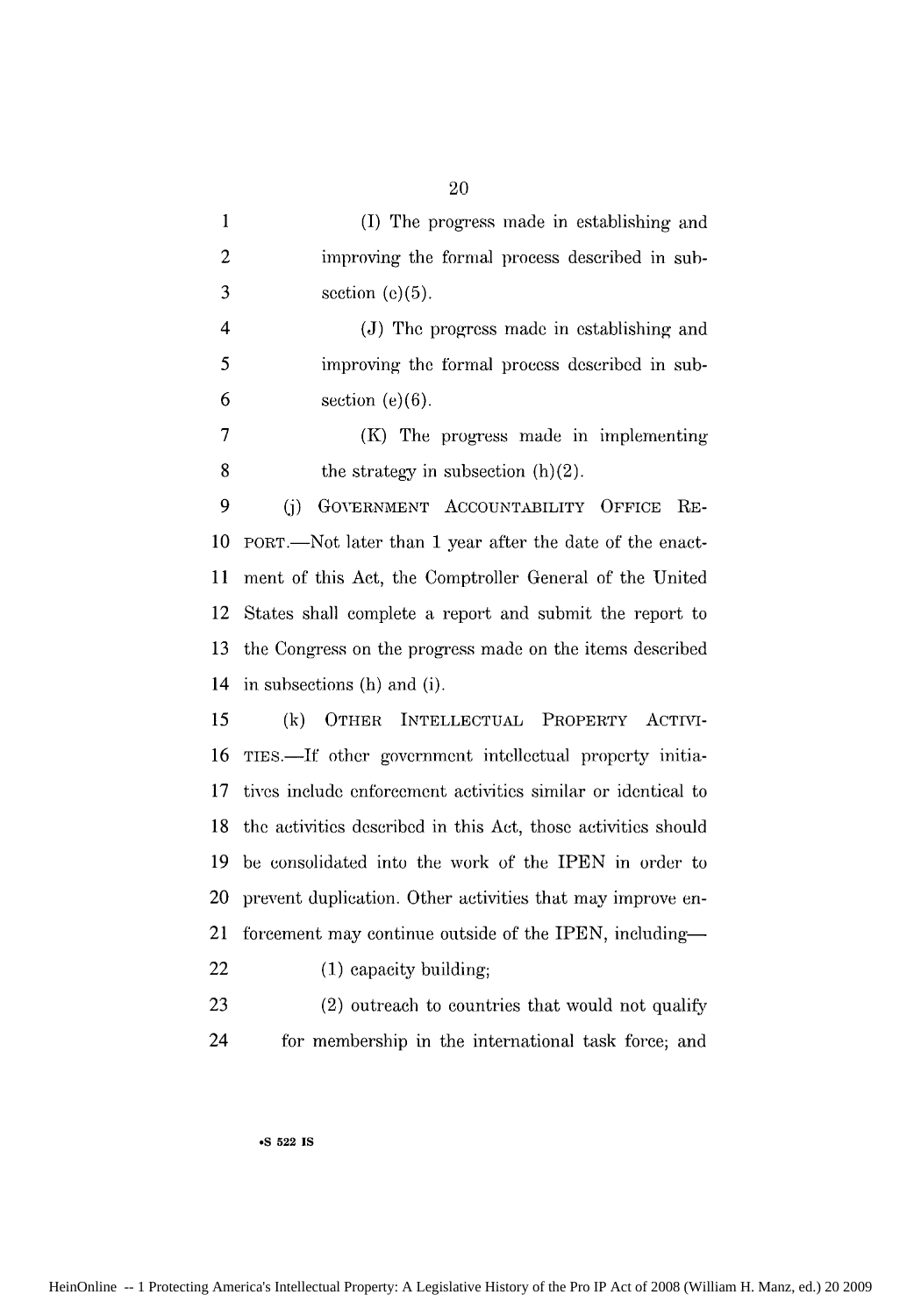**1** (3) other bilateral and multilateral cooperative 2 efforts.

3 (1) PROHIBITED ACTIONS.—This section shall not be 4 construed to require any act, measure, or other conduct 5 by any department, agency, or other instrumentality of the 6 United States that is prohibited by any law, regulation, 7 or rule of procedure.

#### **8 SEC. 5. AUTHORIZATION OF APPROPRIATIONS.**

9 There are authorized to be appropriated for each fis-10 cal year such sums as may be necessary to carry out this 11 Act.

### 12 **SEC. 6. EFFECTIVE DATE.**

13 This Act shall take effect on the date of the enact-14 ment of this Act.

**0**

**-S 522 IS**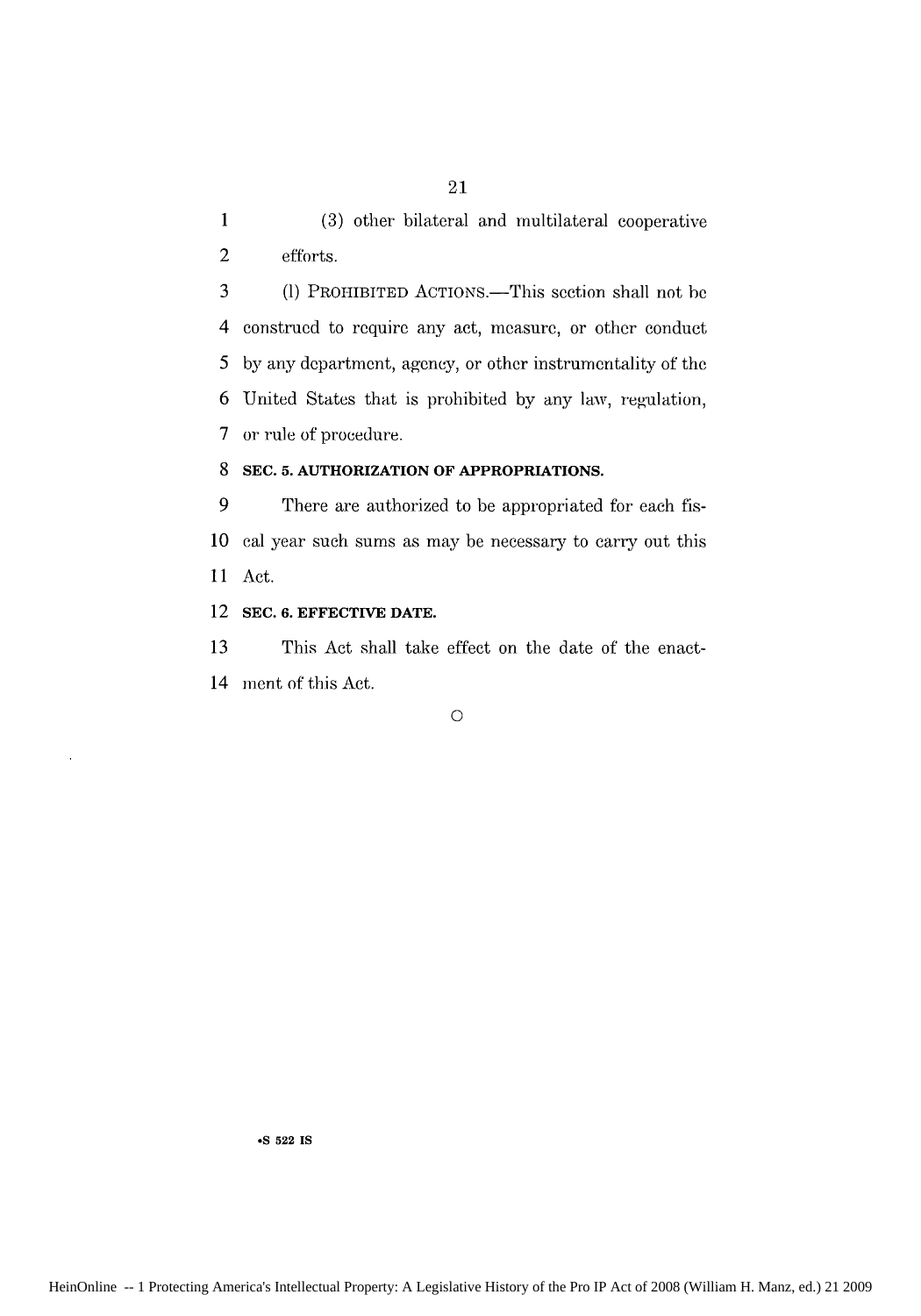HeinOnline -- 1 Protecting America's Intellectual Property: A Legislative History of the Pro IP Act of 2008 (William H. Manz, ed.) 22 2009

 $\label{eq:2.1} \mathcal{L}(\mathcal{L}) = \mathcal{L}(\mathcal{L}) \mathcal{L}(\mathcal{L}) = \mathcal{L}(\mathcal{L}) \mathcal{L}(\mathcal{L}) \mathcal{L}(\mathcal{L})$ 

 $\label{eq:2.1} \frac{1}{\sqrt{2}}\left(\frac{1}{\sqrt{2}}\right)^{2} \left(\frac{1}{\sqrt{2}}\right)^{2} \left(\frac{1}{\sqrt{2}}\right)^{2} \left(\frac{1}{\sqrt{2}}\right)^{2} \left(\frac{1}{\sqrt{2}}\right)^{2} \left(\frac{1}{\sqrt{2}}\right)^{2} \left(\frac{1}{\sqrt{2}}\right)^{2} \left(\frac{1}{\sqrt{2}}\right)^{2} \left(\frac{1}{\sqrt{2}}\right)^{2} \left(\frac{1}{\sqrt{2}}\right)^{2} \left(\frac{1}{\sqrt{2}}\right)^{2} \left(\$ 

 $\mathcal{L}^{\text{max}}_{\text{max}}$  , where  $\mathcal{L}^{\text{max}}_{\text{max}}$ 

 $\mathcal{L}^{\text{max}}_{\text{max}}$  ,  $\mathcal{L}^{\text{max}}_{\text{max}}$ 

 $\label{eq:2.1} \mathcal{L}(\mathcal{L}^{\text{max}}_{\mathcal{L}}(\mathcal{L}^{\text{max}}_{\mathcal{L}})) \leq \mathcal{L}(\mathcal{L}^{\text{max}}_{\mathcal{L}}(\mathcal{L}^{\text{max}}_{\mathcal{L}}))$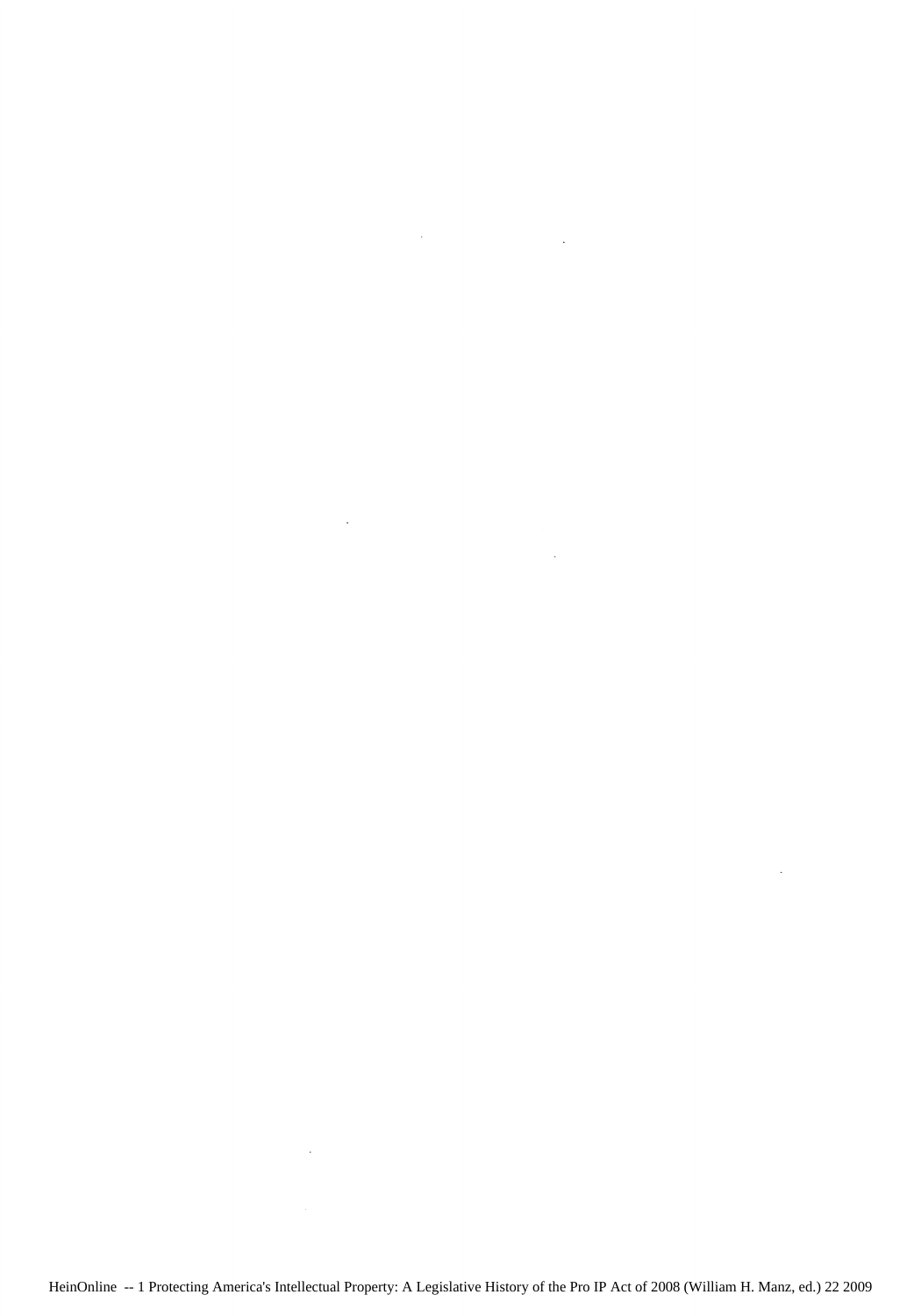## **DOCUMENT** NO. 14